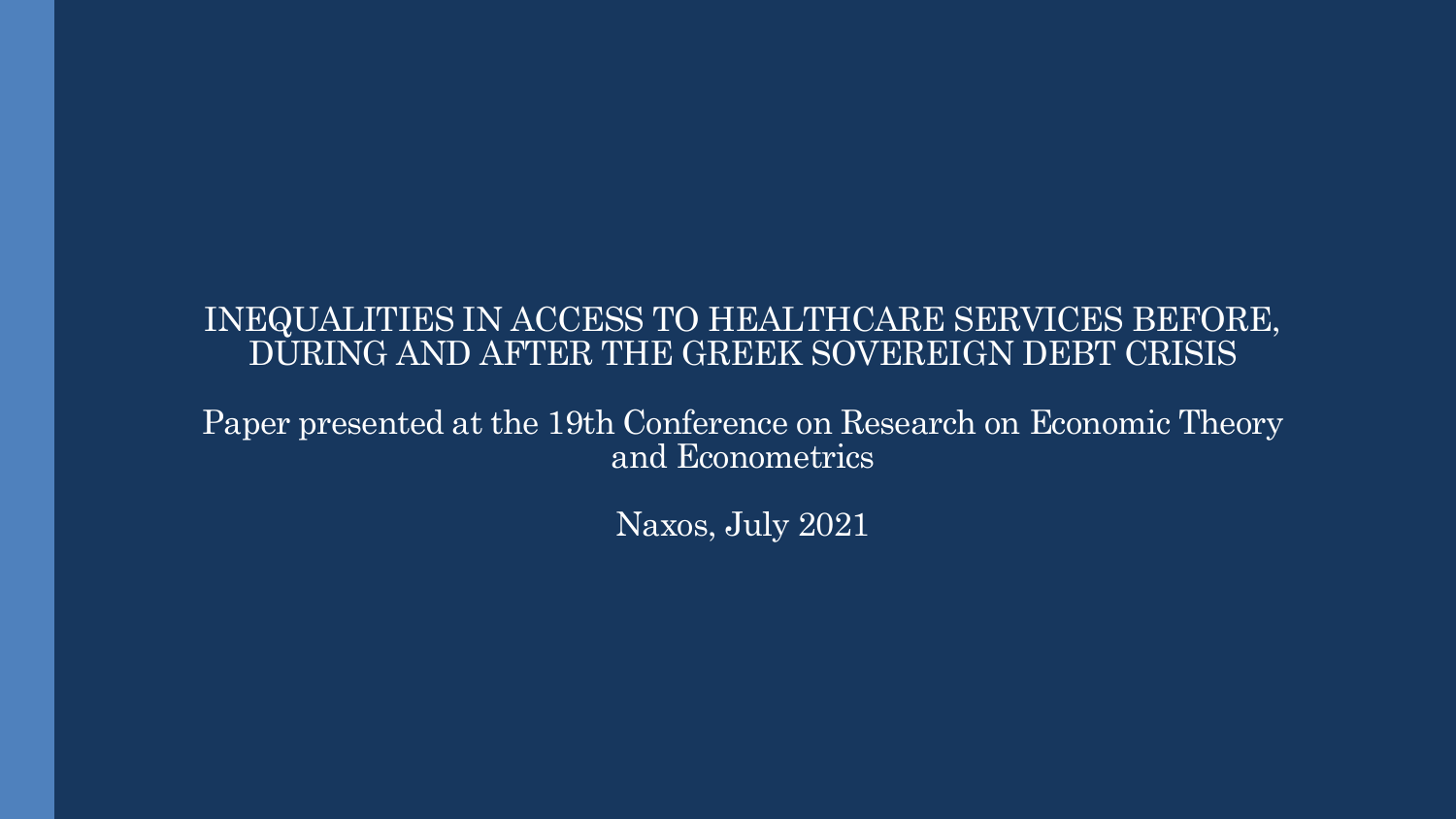## Inequalities in access to HC: definition.

- One of the three main aspects of health inequalities examined in the health economics literature [alongside inequalities in health (status) and inequalities in healthcare payments].
- WHO: when access to HC is not distributed across the population according to medical need but according to socioeconomic characteristics (that should otherwise be unrelated to access and, eventually, treatment).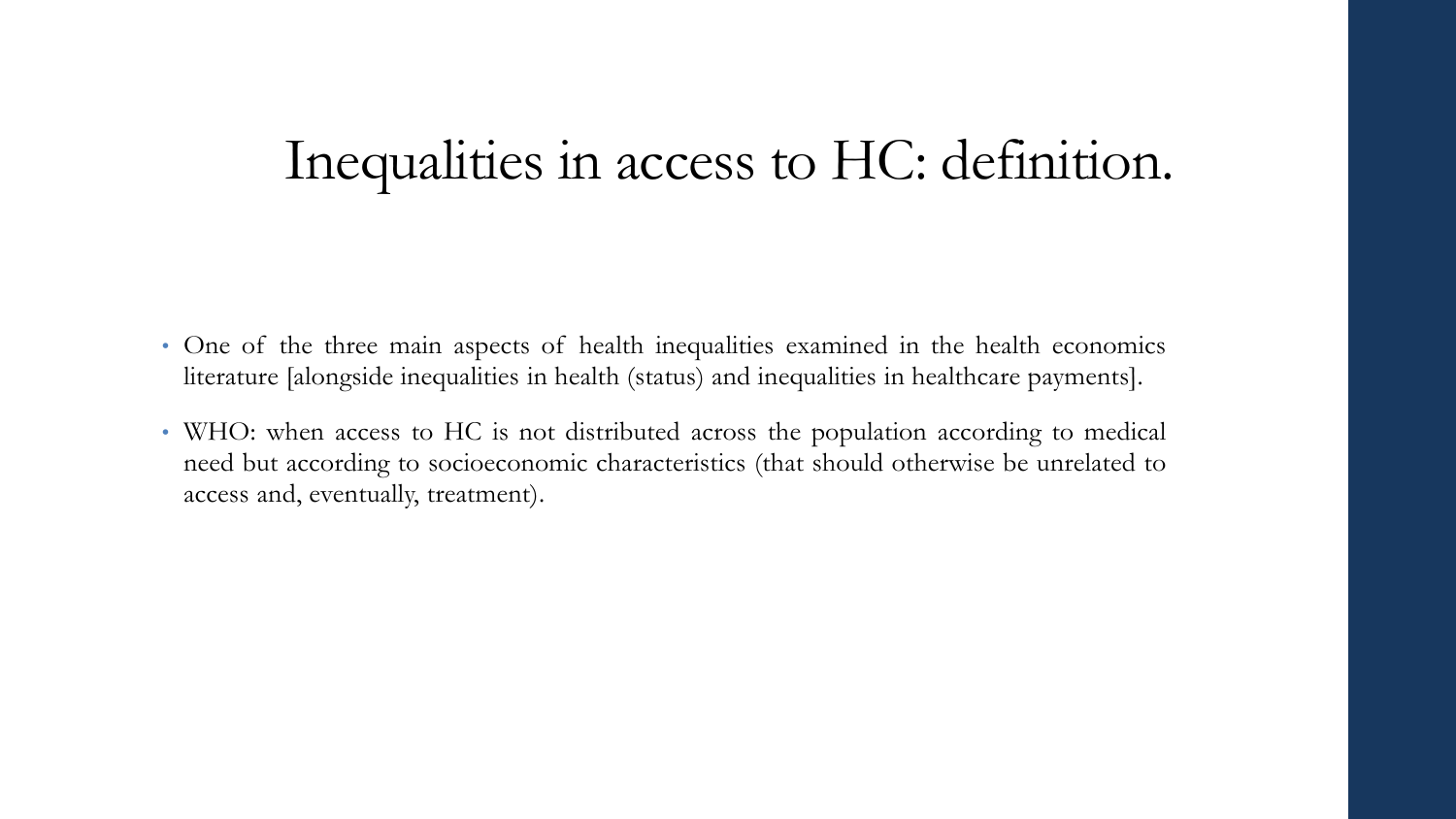# In Greece, unmet needs for HC are too high.

• Unmet needs in Greece have chronically exceeded the EU average. They reached their peak in 2016 and started to decline after that year but are still the second highest in Europe (EU-SILC).

**Unmet Need for Healthcare (too Expensive, too Far to Travel or Waiting List), 2008-2019.**

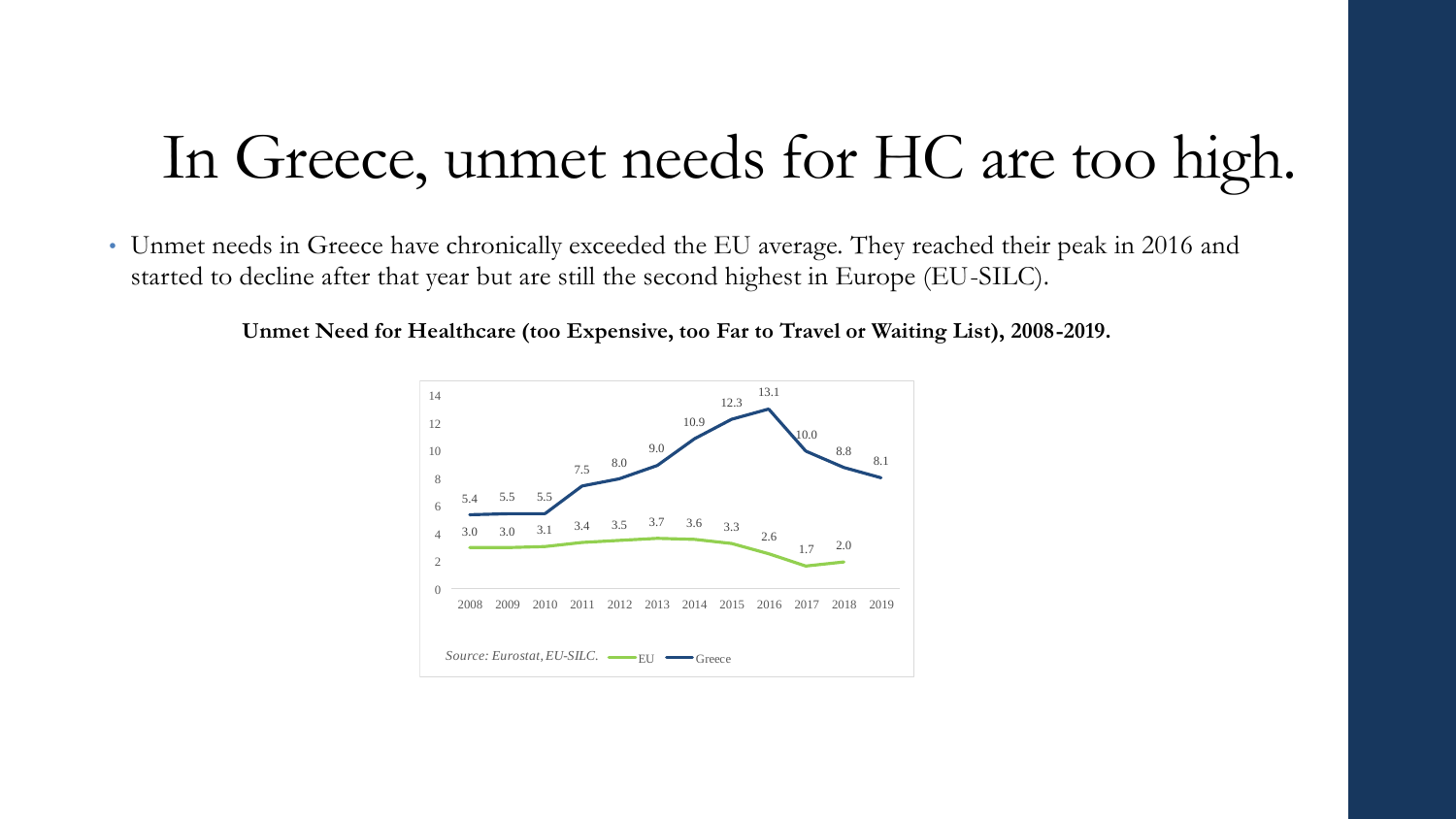# Why? (1/2)

Greek HC system particularities:

➢ System based on social insurance (at odds with ESY founding law).

➢ System too hospital-centered (under-developed PHC and gaps in public provision).

➢ One of the lowest number of GPs/family doctors in the EU/OECD (and no gatekeeping).

➢ The highest number of specialists amongst EU/OECD countries.

[And many other vulnerabilities: low transparency, low patient satisfaction, low generic penetration, over-prescription, very high antibiotic consumption (and AMR), too many pharmacists and imaging equipment (possible induced demand issues).]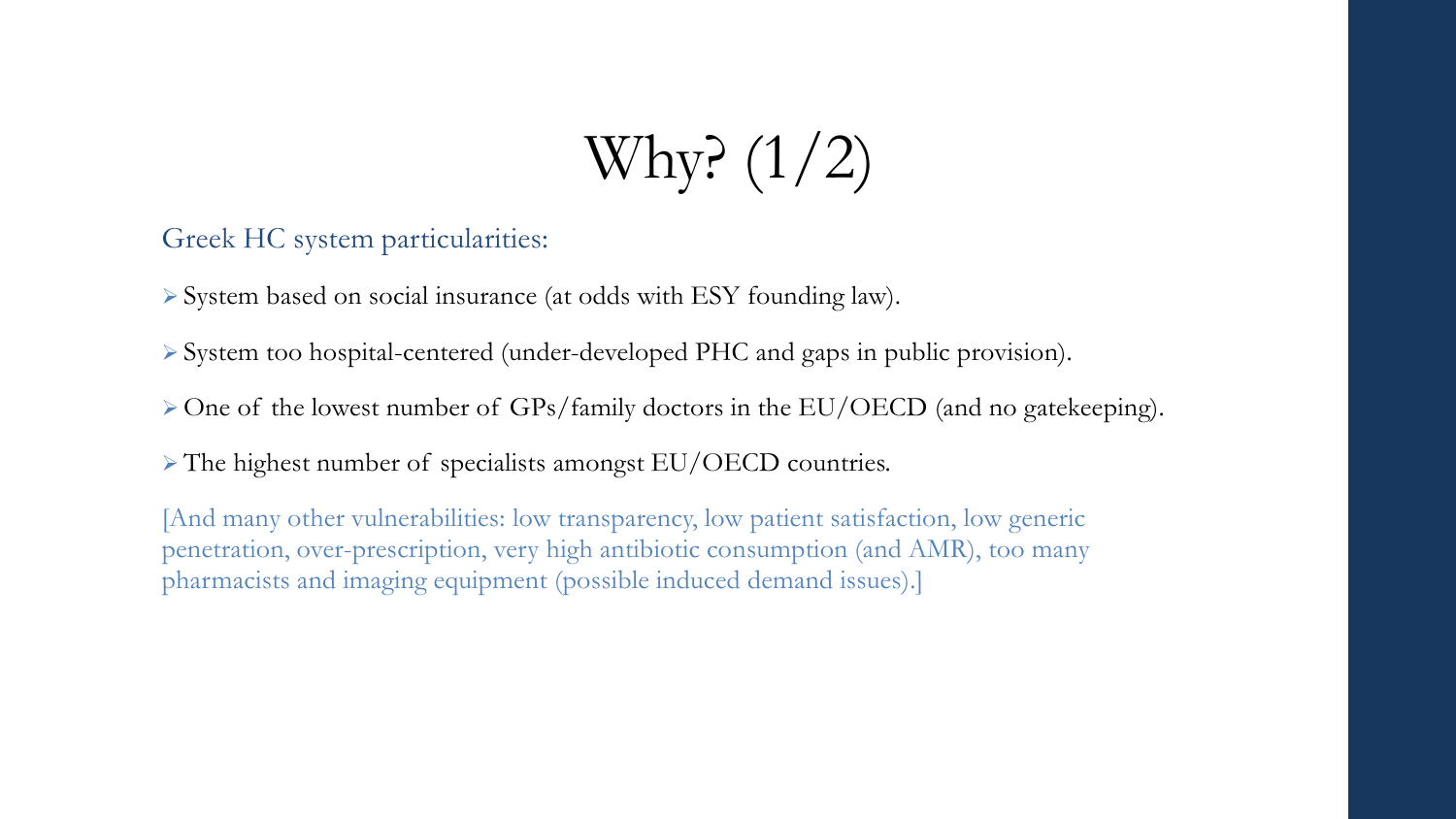Why? (2/2)

Health expenditure asymmetries:

- ➢ Public HE broadly in line with EU/OECD prior to crisis ( at 6.5% of GDP in 2009, although GR lower in per capita terms). But chronically asymmetrical:
	- Low spending on outpatient services, prevention and long-term care (LTC).
	- Public pharmaceutical spending at 2.2% of GDP vs. 1% in EU/OECD in 2009 (and still an outlier today).
- $\triangleright$  Private HE higher that EU/OECD (over 3% of GDP vs. 2.2%). Mainly a problem of composition:
	- Very low private insurance (0.3% of GDP vs. 10% in EU/OECD).
	- Very high OOP payments (3% of GDP vs. 1.6% in EU/OECD).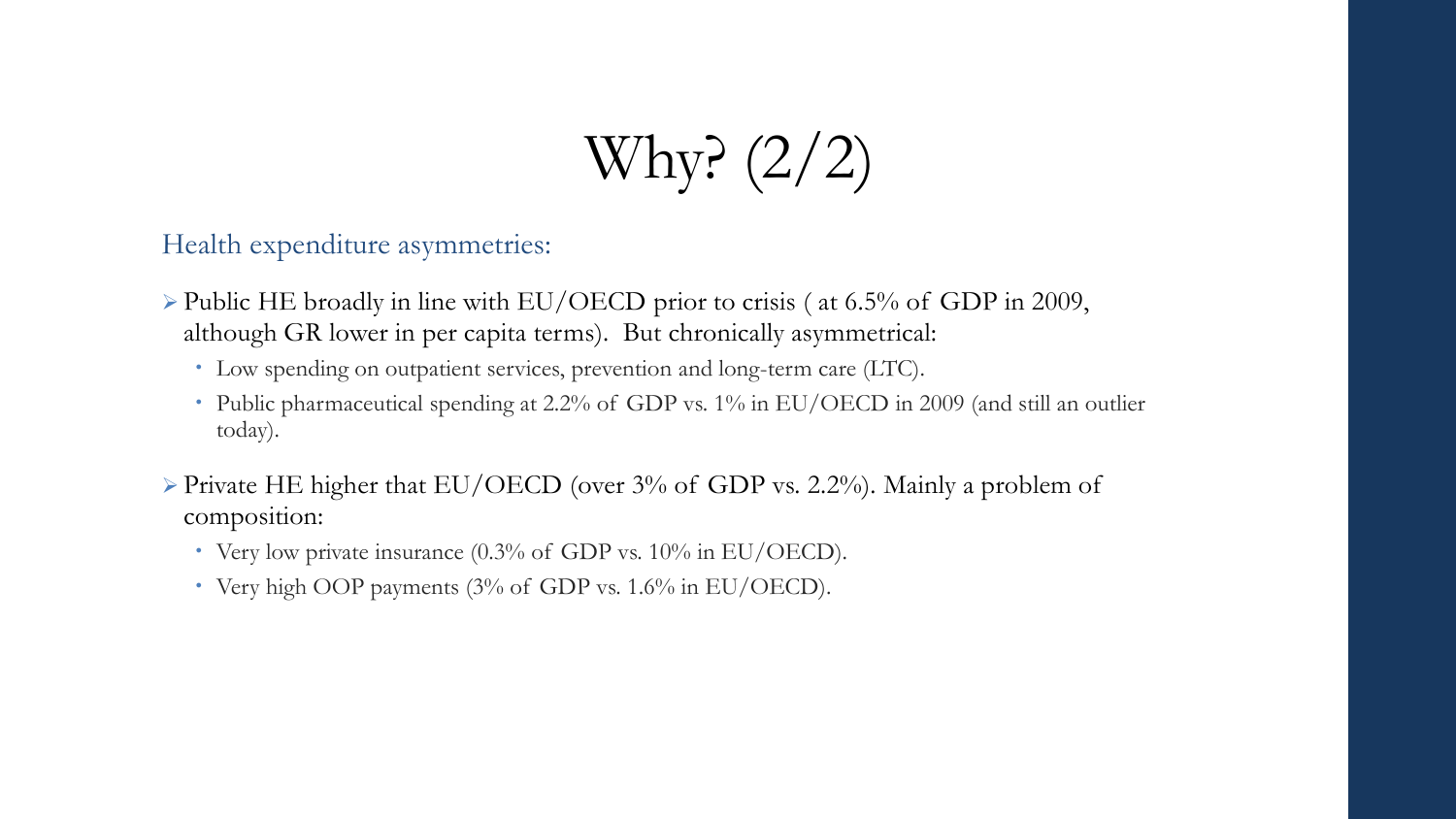### Economic crises and access barriers.

Access barriers increase during economic crises:

- (i) Public HE and disposable income decrease.
- (ii) Unemployment and demand for public services increase.
- The Greek 2010-2018 crisis:
	- ✓Health spending cuts, increases in user charges, rapid or incomplete reforms in service provision.
	- ✓Reductions in wages/pensions and tax hikes.
	- $\checkmark$  Soaring unemployment rates, no effective measures to protect the uninsured during the crisis.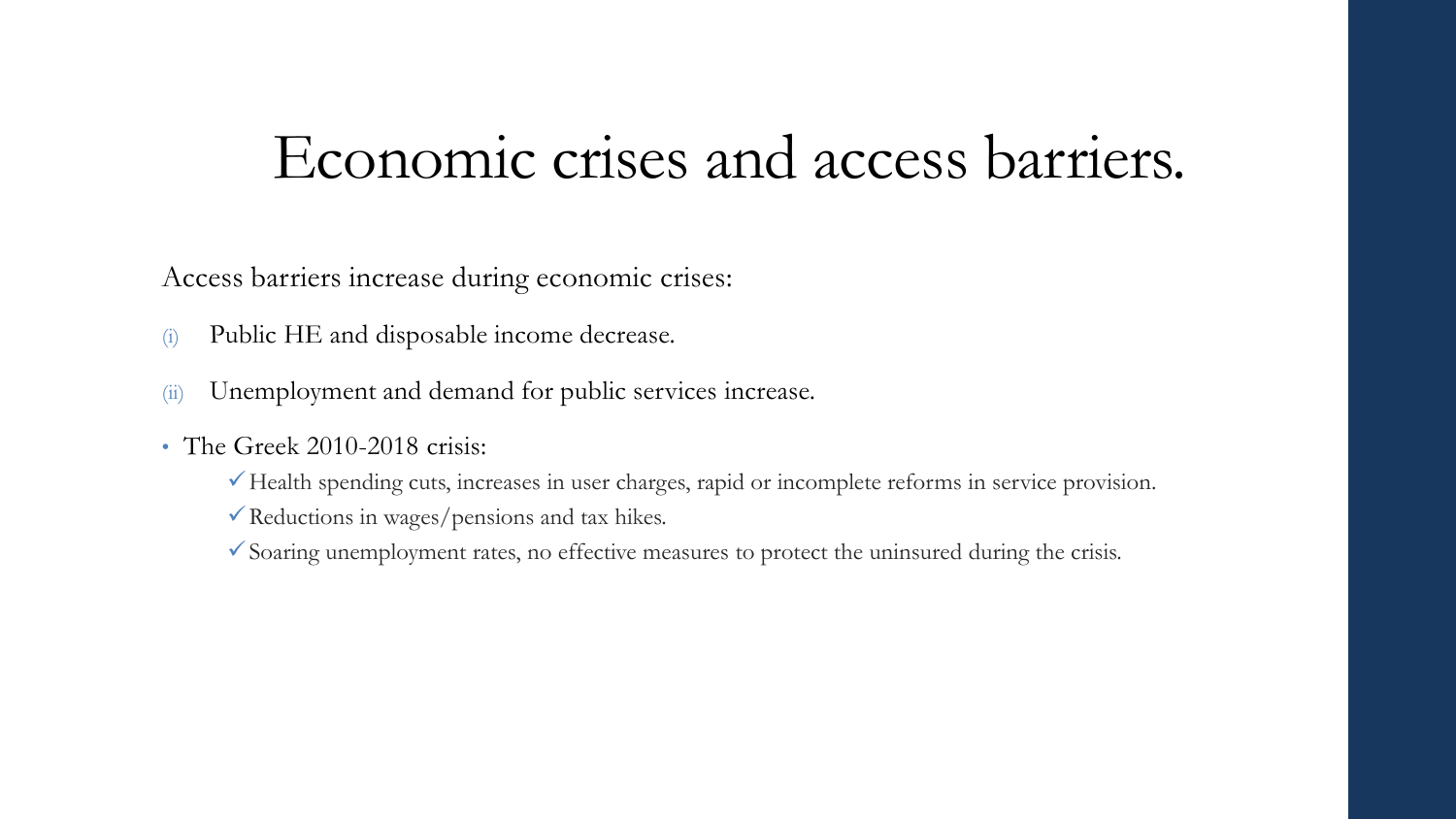# Aim of the paper.

- To analyze inequalities in access to healthcare services using data from National Health Surveys (EHIS) carried out by EL.STAT in 2009, 2014 and 2019.
- To assess whether any changes in inequality are observed during this period ( 3 survey years: before the crisis, around the peak of the recession and in its aftermath).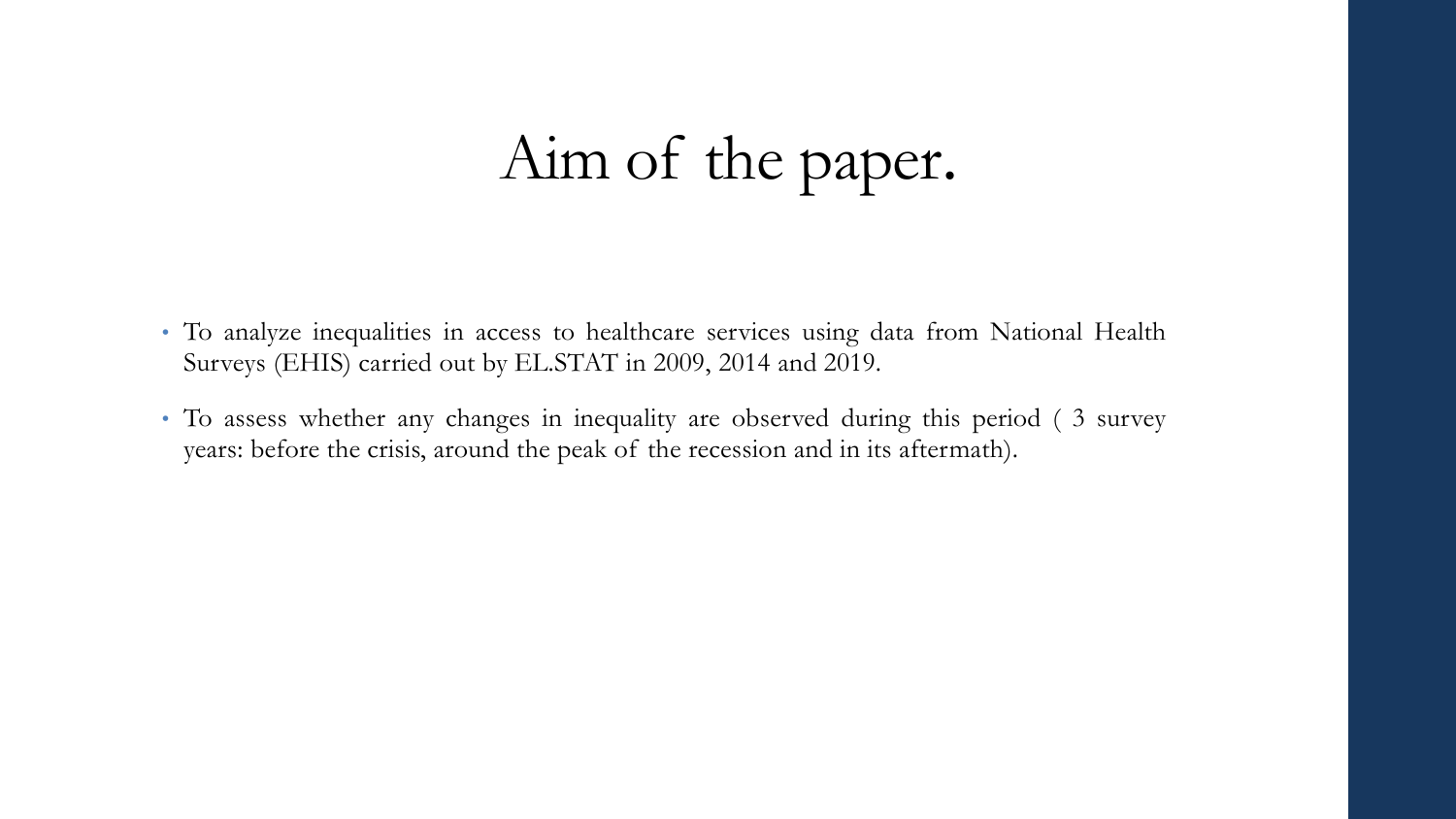### Data.

- Cross-sectional data from EL.STAT's National Health Survey carried out in 2009, 2014 and 2019 (2019 data released in December 2020).
- Part of a wider European statistical program (the European Health Interview Survey -EHIS). Data collection initially scheduled to take place every five years starting in 2009. Next survey wave expected in 2025.
- The survey contains individual and household-level health-related data from a fully representative sample across Greece. Variables on physical and mental health status, use of healthcare services, behavioral factors that influence health, demographic and socioeconomic status characteristics of the individuals and households interviewed.
- Observations: 6,077 individuals in 2009, 8,105 in 2014 and 7,969 in 2019.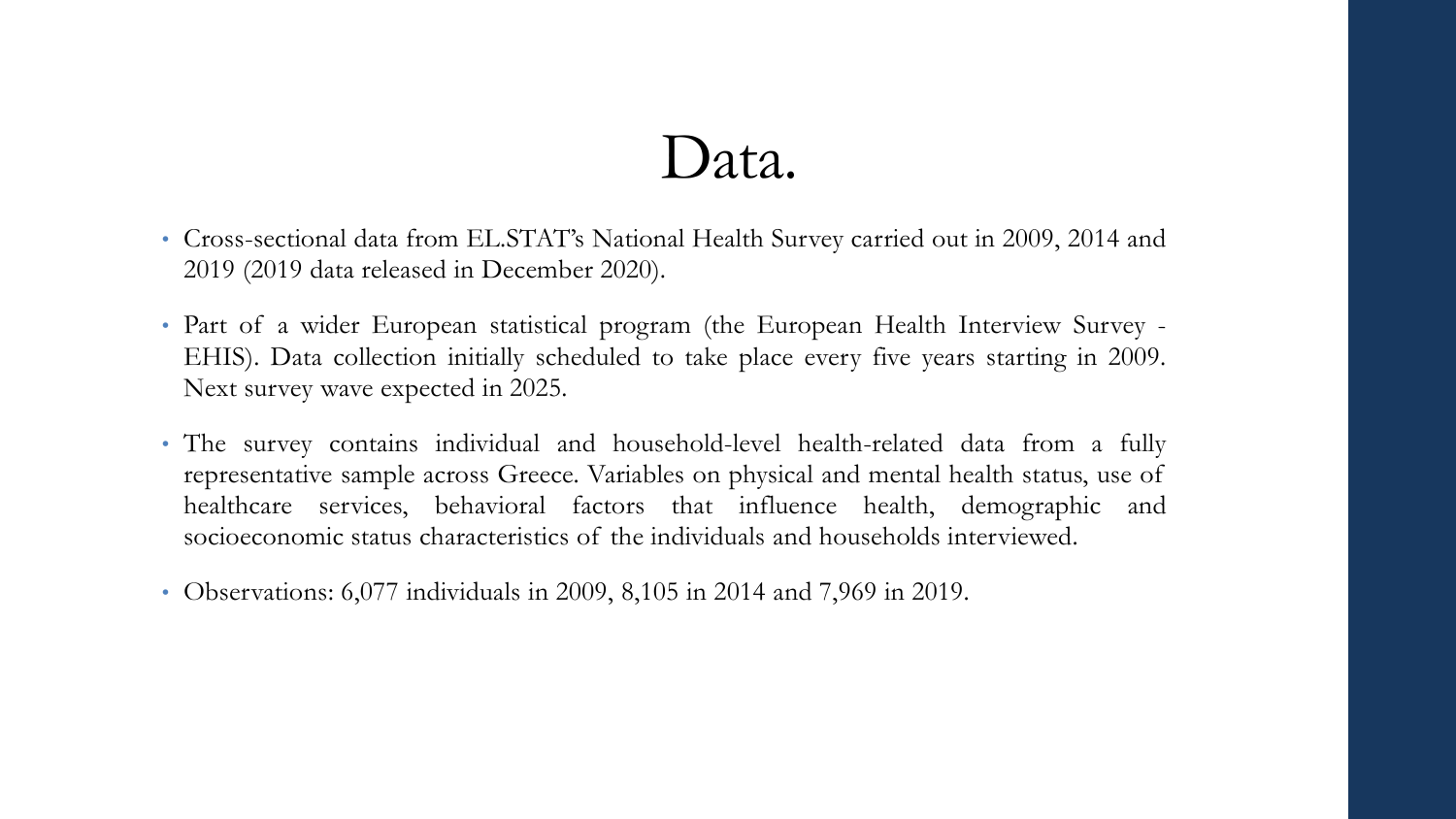### Variables: Access to HC.

- We use ten (10) **access/use variables**:
- ✓ Binary variable (1) on self-reported **unmet need for healthcare** (GP, specialist or hospital visit) due to financial reasons, waiting list or distance in the last 12 months.
- ✓ Binary variable (1) on self-reported **unmet need for dental care** (same reasons) in the last 12 months.
- ✓ Three (3) binary variables indicating **doctor visits** in the last 12 months (GP, specialist, dentist).
- ✓ Five (5) binary variables for **basic preventive exams** in the last 12 months (blood pressure measurement, cholesterol measurement, blood sugar measurement, mammogram, papsmear test).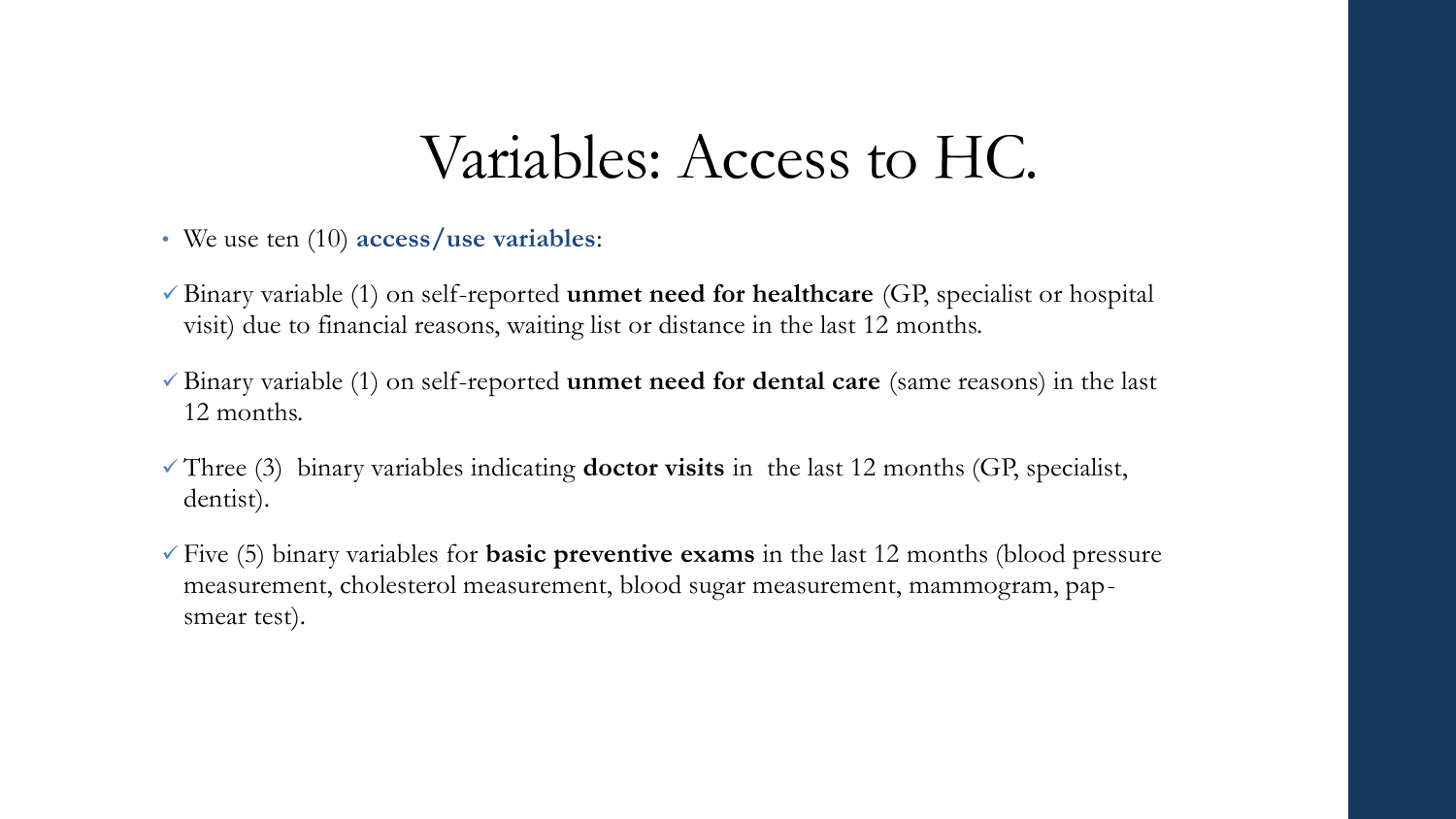### Variables: Socioeconomic status.

• Main measure of socioeconomic status: **total equivalized household income**.

*[Desirable statistical properties but also for conceptual reasons].* 

• But we also examine associations with **additional household- and individual-level characteristics** in the context of multivariate regression analyses.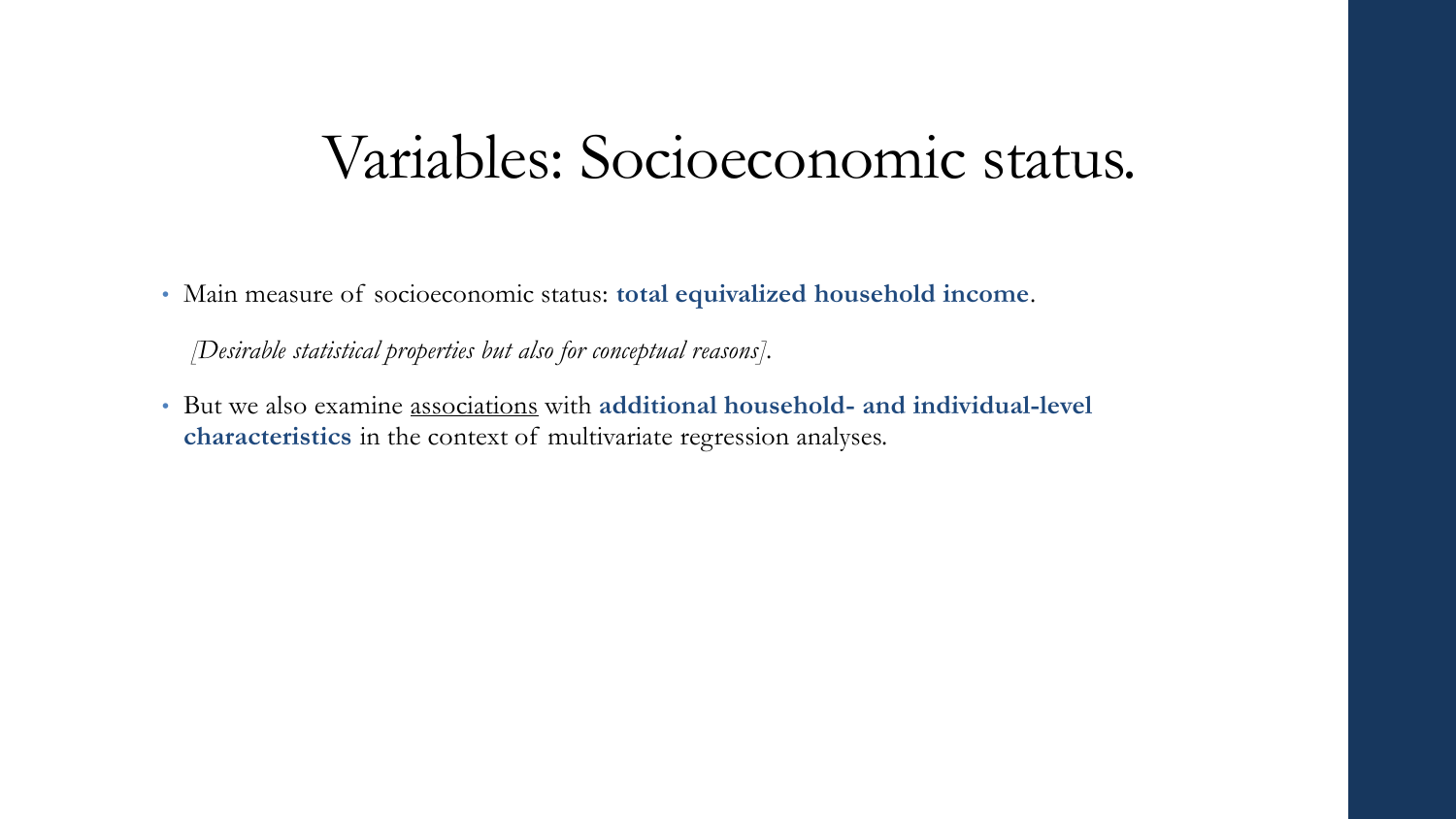# Methods (1/2)

- Machenbach & Kunst (1997) and Regidor (2004) provide an overview of basic tools for health inequality measurement.
- We use:
	- **1. Frequency ratios**
		- $\circ$  Q5/Q1 (for "positive" characteristic) and Q1/Q5 (for "negative" characteristic).
		- o Ratios above 1: presence of pro-rich inequalities.

#### **2. The Concentration Index (CI)**

- o Derives from the Concentration Curve (CC)/ bivariate analogue of the Gini Index (O' Donnell et al, 2016).
- o A continuous (or at least ordinal) socioeconomic background variable is used to rank individuals or groups from the least to the most advantaged. Then cumulative proportions of the health-related (outcome) variable are plotted against cumulative proportions of the ranked population.
- o The CI: twice the area between the CC and the diagonal. Can be computed in terms of covariance between the health variable and the fractional rank in the socioeconomic distribution:

$$
CI = \frac{2cov(y_i, R_i)}{\mu}
$$

where  $y_i$  is the individual *i* 's health-related status,  $\mu$  its mean and  $R_i$  is the individual's fractional rank in the socioeconomic distribution.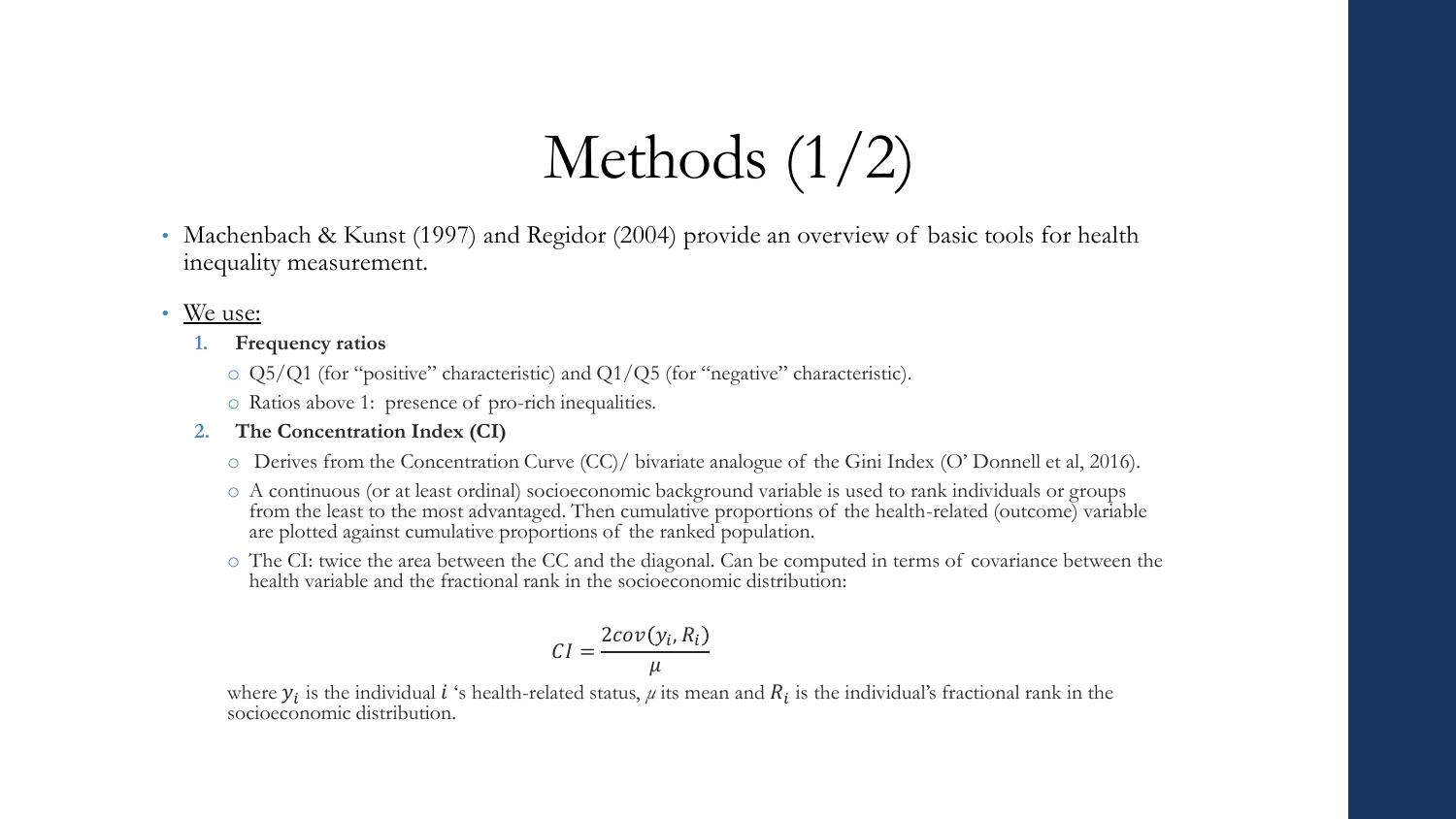## Methods (2/2).

- o CI: assumes values between -1 and 1. A zero (0) value means that the CC coincides with the diagonal ("line of equality")/ no inequality to report.
- o Negative value of CI : CC lies above the diagonal (variable disproportionately concentrated amongst the poor). Positive value of the CI: CC lies below the diagonal and (variable disproportionately concentrated amongst the rich).
- o In the presence of "pro-rich" inequalities: negative CI signs expected for unmet need, positive CI signs expected for service use variables.

#### **3. Probit models**

- o Thirty (30) probit regressions for the ten (10) unmet need/ service use variables in 2009, 2014 and 2019.
- o Aim: to examine associations between the access/ use indicators and individual/ household characteristics (commonly used in the empirical literature on socioeconomic determinants of access to healthcare).
- o Explanatory variables: age, gender, household income, level of education, unemployment, citizenship status and degree of urbanization of the primary residence area.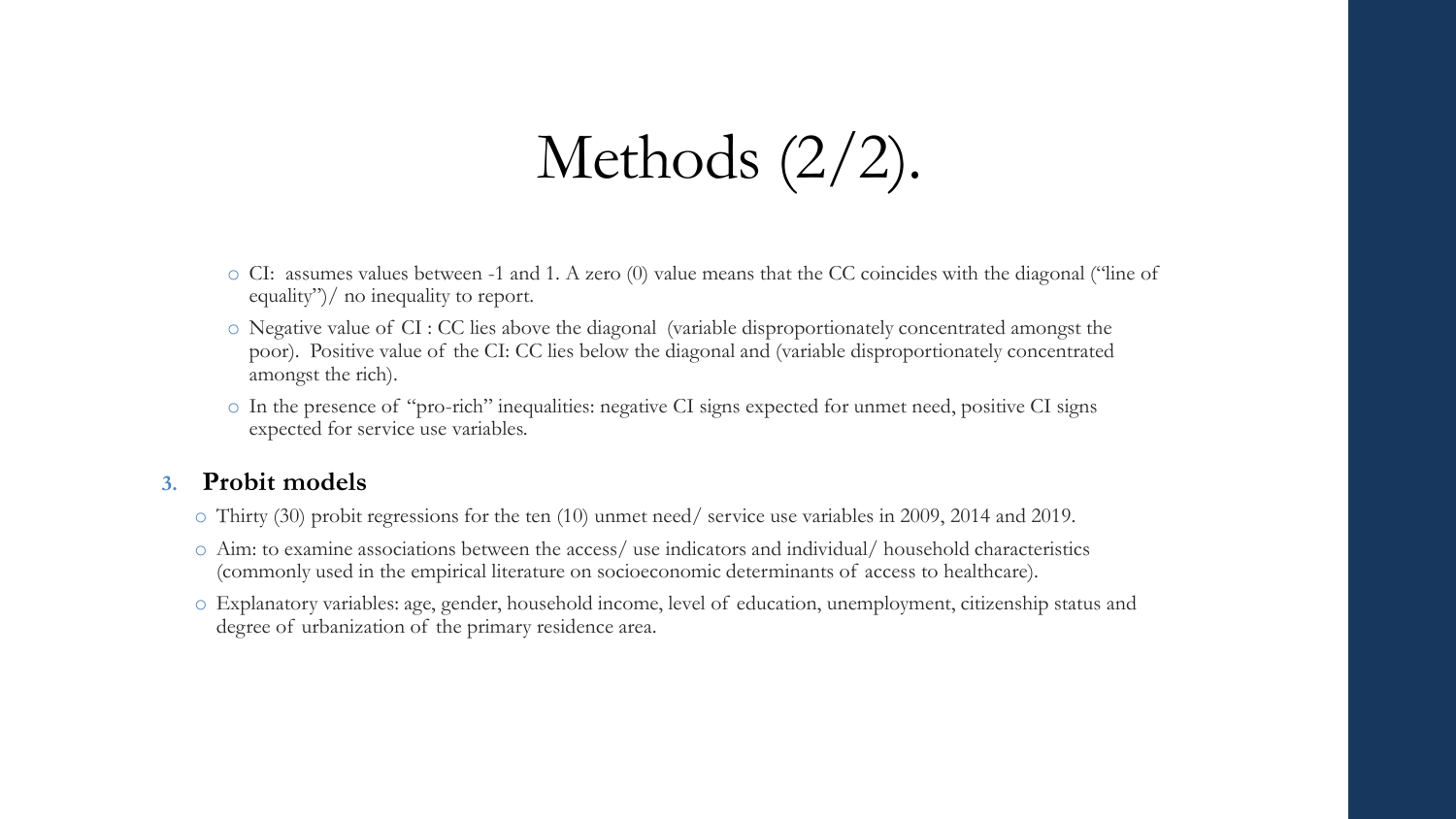### Sample statistics: Access to HC.

#### • Self-reported unmet medical need increased sharply during the crisis. Even larger increase in unmet dental need. Both decreased in 2019 (but still at a higher level compared to 2009).

• Drop in occurrence of blood pressure, cholesterol and blood sugar measurement (by over 20 percentage points in 2014). Noticeable increase in the aggregate use of women's tests such as mammograms and pap-smears.

#### **2009 2014 2019 N % N % N % Sample size** 6,077 100 8,105 100 7,969 100 **Access and use of healthcare services** *Unmet needs in last 12 months* Self-reported unmet need for medical care (GP, specialist or hospital visits) 484 8.0 1,778 22.8 869 10.9 Self-reported unmet need for dental care  $275$   $4.5$   $1,230$   $15.7$   $741$   $9.3$ *Doctor visits in last 12 months* GP 3,935 65.0 4,707 58.3 4,676 58.9 Other specialties 2,913 48.4 3,774 47.2 3,759 47.4 Dentist 2,729 45.6 3,741 46.6 3,951 49.8 *Basic preventive tests in last 12 months* Blood pressure measurement 4,133 79.3 4,357 55.9 4,746 59.7 Cholesterol measurement 4,121 78.3 4,436 56.8 5,014 63.0 Blood sugar measurement 4,092 78.2 4,404 56.4 4,966 62.4 Mammogram 595 21.4 1,194 34.1 1,231 36.4 Pap-smear 1,718 41.1

**Access to healthcare.**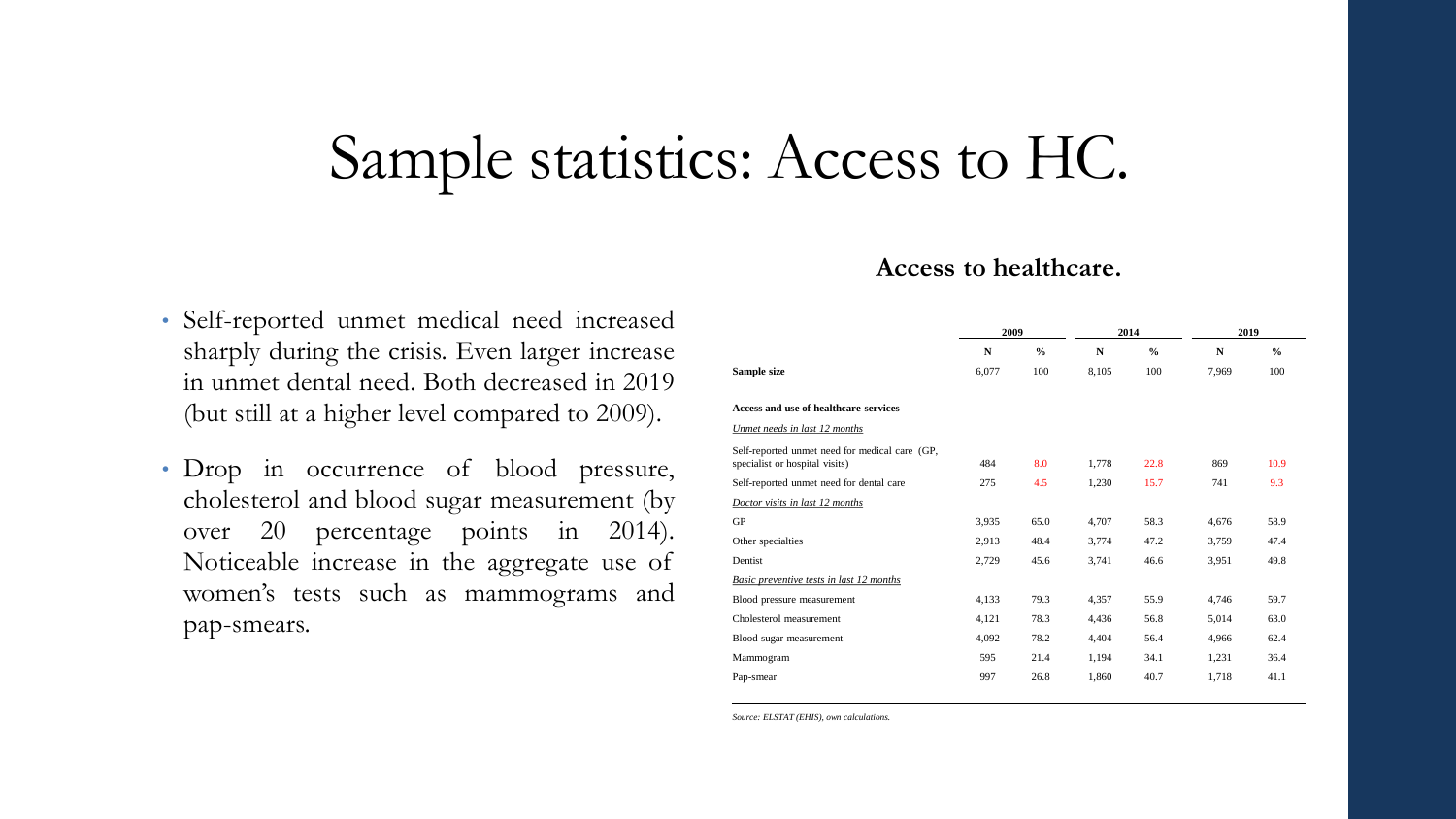## Access to HC by income quintile.

• Unmet needs more pronounced amongst lower income groups.

• But deterioration in unmet needs during the crisis evident across the entire income distribution.

|                                           |       |       | 2009  |       |       |       |       | 2014  |       |            |       | 2019  |       |       |       |       |       |       |
|-------------------------------------------|-------|-------|-------|-------|-------|-------|-------|-------|-------|------------|-------|-------|-------|-------|-------|-------|-------|-------|
| Access to and use of healthcare services  | q1    |       | GJ.   | q4    | q5    | total |       | q2    | q3    | <b>a</b> 4 | q5    | total |       | q2    | q3    | q4    | q5    | total |
| Unmet needs in last 12 months             |       |       |       |       |       |       |       |       |       |            |       |       |       |       |       |       |       |       |
| Self-reported unmet need for medical care | 10.8% | 8.6%  | 7.1%  | 6.9%  | 6.2%  | 8.2%  | 35.6% | 28.0% | 23.2% | 20.6%      | 16.2% | 24.4% | 18.8% | 14.3% | 12.2% | 8.7%  | 5.3%  | 11.9% |
| Self-reported unmet need for dental care  | 5.8%  | 5.4%  | 4.7%  | 3.6%  | 2.3%  | 4.7%  | 25.6% | 20.7% | 16.0% | 11.7%      | 5.9%  | 16.1% | 22.2% | 14.5% | 7.9%  | 3.4%  | 1.0%  | 9.4%  |
| Doctor visits in last 12 months           |       |       |       |       |       |       |       |       |       |            |       |       |       |       |       |       |       |       |
| GP                                        | 65.5% | 59.6% | 65.4% | 63.9% | 60.2% | 63.1% | 59.7% | 60.0% | 60.6% | 62.1%      | 67.6% | 61.4% | 54.8% | 60.6% | 64.6% | 66.4% | 70.7% | 63.5% |
| Other specialties                         | 42.9% | 44.5% | 46.6% | 51.1% | 59.0% | 47.2% | 41.2% | 48.9% | 47.6% | 51.0%      | 56.2% | 49.0% | 44.1% | 45.6% | 50.8% | 52.9% | 59.5% | 50.0% |
| Dentist                                   | 39.9% | 41.5% | 47.7% | 51.0% | 63.2% | 46.3% | 32.7% | 38.4% | 44.8% | 49.9%      | 57.1% | 44.5% | 31.7% | 38.3% | 44.7% | 54.8% | 66.6% | 46.2% |
| Basic preventive tests in last 12 months  |       |       |       |       |       |       |       |       |       |            |       |       |       |       |       |       |       |       |
| Blood pressure measurement                | 78.7% | 76.8% | 77.0% | 80.2% | 77.4% | 77.9% | 56.1% | 59.1% | 59.3% | 62.7%      | 67.1% | 60.6% | 56.2% | 62.4% | 64.0% | 67.6% | 69.7% | 64.2% |
| Cholesterol measurement                   | 74.8% | 76.4% | 77.0% | 78.7% | 82.0% | 77.1% | 55.5% | 60.2% | 59.4% | 63.7%      | 67.7% | 61.1% | 57.0% | 63.8% | 66.7% | 71.7% | 73.4% | 66.8% |
| Blood sugar measurement                   | 74.0% | 76.6% | 77.1% | 78.5% | 82.0% | 77.0% | 54.7% | 59.5% | 59.7% | 63.0%      | 67.1% | 60.7% | 57.3% | 63.3% | 65.9% | 70.6% | 73.3% | 66.2% |
| Mammogram                                 | 8.9%  | 8.4%  | 10.9% | 15.4% | 26.4% | 11.6% | 7.5%  | 14.3% | 13.8% | 23.1%      | 29.2% | 17.2% | 3.6%  | 8.3%  | 14.8% | 22.3% | 39.0% | 15.7% |
| Pap-smear                                 | 15.2% | 12.2% | 19.1% | 22.1% | 33.9% | 17.8% | 6.1%  | 16.2% | 21.4% | 30.0%      | 34.1% | 21.6% | 6.2%  | 12.6% | 20.3% | 25.6% | 37.4% | 19.1% |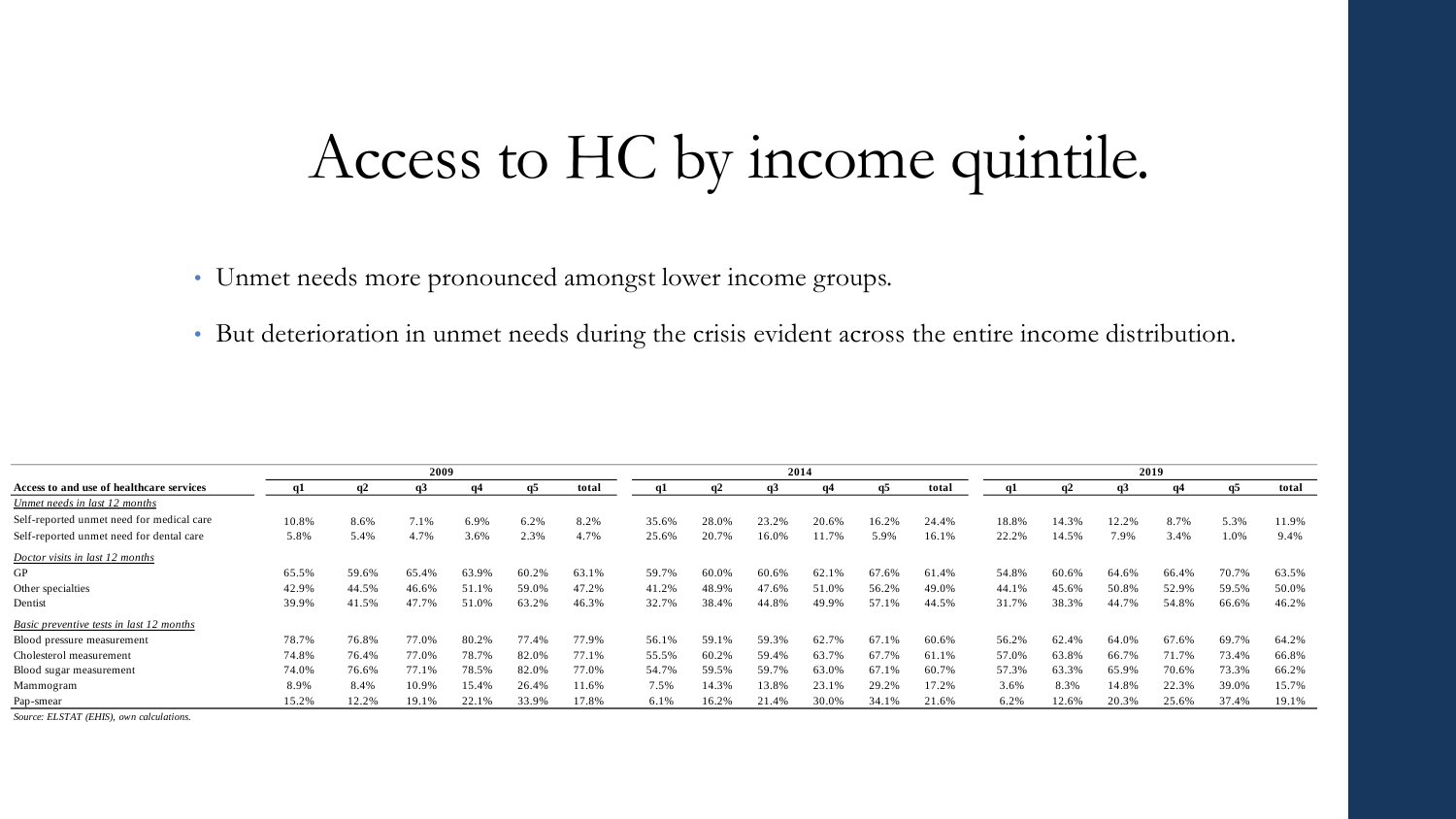# Access to HC by age group.

- Unmet needs more prevalent amongst younger respondents in 2009 (but the opposite is observed in 2014 and 2019).
- Doctor visits and exams: use increases with age as a result of increased needs for healthcare in older age (but not for dental care and women's tests- possibly due to lower health awareness?).

|                                                 | 2009                     |           |       |       |             |       | 2014                     |           |       |       |             | 2019  |                          |           |       |       |                   |       |
|-------------------------------------------------|--------------------------|-----------|-------|-------|-------------|-------|--------------------------|-----------|-------|-------|-------------|-------|--------------------------|-----------|-------|-------|-------------------|-------|
|                                                 | 18-30                    | $30 - 50$ | 50-65 | 65-75 | 75 or above | total | $18-30$                  | $30 - 50$ | 50-65 | 65-75 | 75 or above | total | $18 - 30$                | $30 - 50$ | 50-65 | 65-75 | 75 or above total |       |
| Access to and use of healthcare services        |                          |           |       |       |             |       |                          |           |       |       |             |       |                          |           |       |       |                   |       |
| Unmet medical needs in last 12 months           |                          |           |       |       |             |       |                          |           |       |       |             |       |                          |           |       |       |                   |       |
| Self-reported unmet need for medical care       | 10.3%                    | 9.8%      | 6.3%  | 5.9%  | 7.9%        | 8.0%  | 17.9%                    | 19.5%     | 25.3% | 31.6% | 29.5%       | 23.3% | 6.9%                     | 8.4%      | 11.4% | 17.0% | 14.7%             | 11.0% |
| Self-reported unmet need for dental care        | 5.0%                     | 3.8%      | 3.0%  | 4.2%  | 7.7%        | 4.6%  | 15.7%                    | 15.3%     | 18.8% | 16.1% | 13.5%       | 16.0% | 7.7%                     | 8.7%      | 11.0% | 11.7% | 7.1%              | 9.3%  |
| Doctor visits in last 12 months                 |                          |           |       |       |             |       |                          |           |       |       |             |       |                          |           |       |       |                   |       |
| GP                                              | 47.2%                    | 48.7%     | 65.6% | 78.6% | 81.0%       | 64.4% | 46.7%                    | 49.1%     | 61.4% | 75.7% | 78.4%       | 58.7% | 34.6%                    | 47.8%     | 64.9% | 77.6% | 82.0%             | 59.0% |
| Other specialties                               | 48.9%                    | 47.6%     | 45.5% | 46.4% | 46.7%       | 46.9% | 42.0%                    | 49.8%     | 54.9% | 50.1% | 44.6%       | 49.2% | 43.0%                    | 50.2%     | 51.9% | 51.2% | 49.7%             | 49.7% |
| Dentist                                         | 60.5%                    | 57.4%     | 50.5% | 36.4% | 21.3%       | 45.3% | 55.7%                    | 53.1%     | 49.9% | 37.1% | 22.3%       | 46.9% | 59.4%                    | 57.2%     | 54.6% | 39.9% | 22.2%             | 49.8% |
| <b>Basic preventive tests in last 12 months</b> |                          |           |       |       |             |       |                          |           |       |       |             |       |                          |           |       |       |                   |       |
| Blood pressure measurement                      | 60.5%                    | 64.2%     | 83.6% | 88.0% | 88.6%       | 79.0% | 31.1%                    | 43.9%     | 64.4% | 80.4% | 84.5%       | 56.4% | 33.5%                    | 49.3%     | 68.6% | 79.8% | 76.0%             | 59.8% |
| Cholesterol measurement                         | 66.5%                    | 67.0%     | 80.3% | 86.0% | 84.2%       | 77.8% | 35.5%                    | 45.7%     | 67.6% | 78.8% | 79.0%       | 57.5% | 38.5%                    | 54.9%     | 71.2% | 81.7% | 74.8%             | 63.1% |
| Blood sugar measurement                         | 67.2%                    | 65.8%     | 80.5% | 85.8% | 84.8%       | 77.7% | 35.1%                    | 45.4%     | 66.9% | 78.3% | 78.5%       | 57.1% | 38.6%                    | 53.8%     | 70.6% | 81.2% | 74.7%             | 62.5% |
| Mammogram                                       | $\overline{\phantom{0}}$ | 43.0%     | 31.7% | 14.2% | 2.3%        | 21.4% | $\overline{\phantom{a}}$ | 46.1%     | 44.1% | 25.2% | 8.2%        | 34.1% | $\overline{\phantom{0}}$ | 50.9%     | 48.4% | 26.9% | 7.2%              | 36.4% |
| Pap-smear                                       | 36.9%                    | 53.0%     | 34.5% | 10.3% | 1.5%        | 26.8% | 47.6%                    | 55.4%     | 44.5% | 21.0% | 5.1%        | 40.7% | 39.6%                    | 61.0%     | 48.7% | 21.3% | 3.7%              | 41.1% |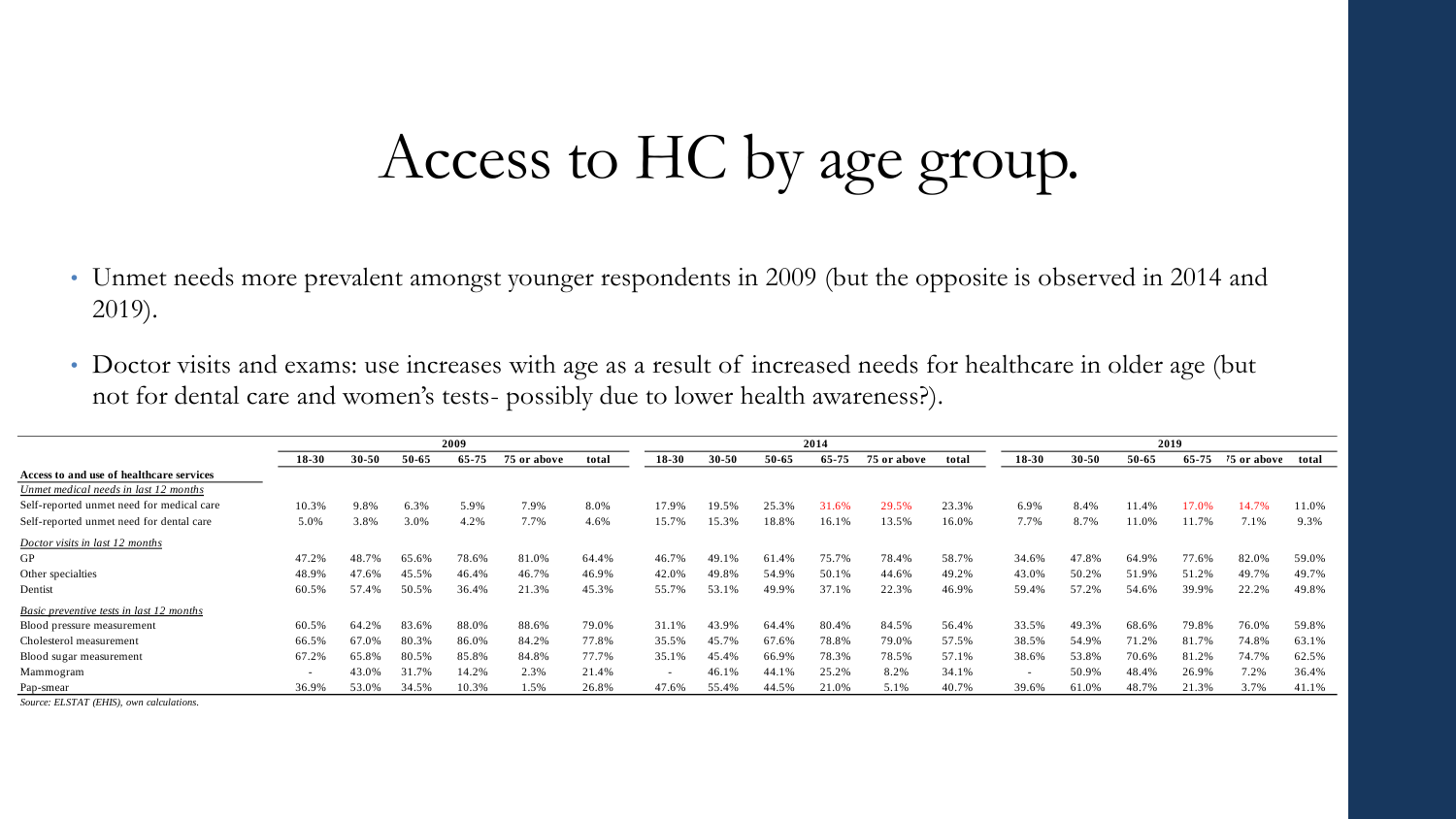## Concentration Indices.

- Unmet needs: disproportionately concentrated amongst lower income groups in all survey years. CIs for unmet needs larger in 2014 and 2019 compared to 2009 (difference statistically significant). Inequality in unmet needs increased during and after the crisis.
- Visits/ tests: Positive and statistically significant CIs for 4/8 indicators in 2009. All CIs larger, positive and statistically significant in 2014 and 2019 (variables concentrated amongst higher income groups).

|                                                 |             | <b>Index values</b> | <b>Difference</b>  |              |              |
|-------------------------------------------------|-------------|---------------------|--------------------|--------------|--------------|
|                                                 | 2009        | 2014                | 2019               | 2014 vs 2009 | 2019 vs 2009 |
|                                                 |             |                     | <b>Wagstaff CI</b> |              |              |
| <b>Access to healthcare services</b>            |             |                     |                    |              |              |
| Unmet medical needs in last 12 months           |             |                     |                    |              |              |
| Self-reported unmet need for medical care       | $-0.077***$ | $-0.112***$         | $-0.109***$        | $***$        | $***$        |
| Self-reported unmet need for dental care        | $-0.076***$ | $-0.177***$         | $-0.284***$        | ***          | ***          |
| Doctor visits in last 12 months                 |             |                     |                    |              |              |
| ${\rm GP}$                                      | $-0.004$    | $0.029**$           | $0.051***$         | $\ast$       | ***          |
| Other specialties                               | $0.067***$  | $0.045***$          | $0.065***$         |              |              |
| Dentist                                         | $0.097***$  | $0.111***$          | $0.150***$         |              | $\ast$       |
| Basic preventive tests in last 12 months        |             |                     |                    |              |              |
| Blood pressure measurement                      | 0.005       | $0.037***$          | $0.050***$         | $***$        | $***$        |
| Cholesterol measurement                         | $0.038**$   | $0.041***$          | $0.070***$         |              |              |
| Blood sugar measurement                         | $0.041***$  | $0.041***$          | $0.066***$         |              |              |
| Mammogram                                       | $-0.009$    | $0.079***$          | $0.128***$         | $***$        | ***          |
| Pap-smear                                       | $-0.001$    | $0.063***$          | $0.113***$         | $***$        | $***$        |
| <b>THE CONSTRUCTION</b><br>$\sim$ $\sim$ $\sim$ |             |                     |                    |              |              |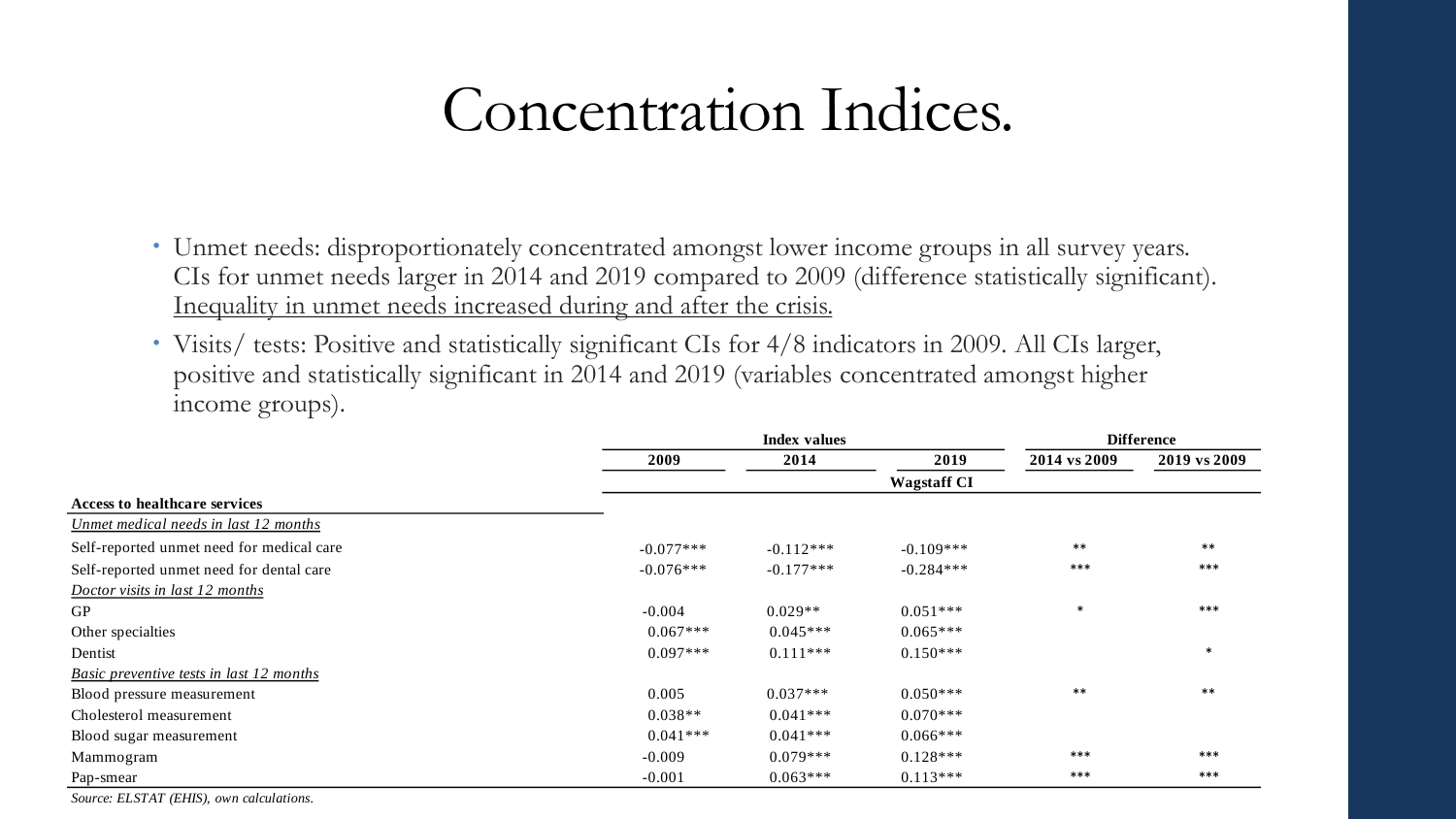# Concentration Curves (1/2).

- CCs for unmet needs lie above the diagonal (negative CIs).
- CCs in 2014 and 2019 have moved further away from the diagonal (line of equality) compared to 2009.

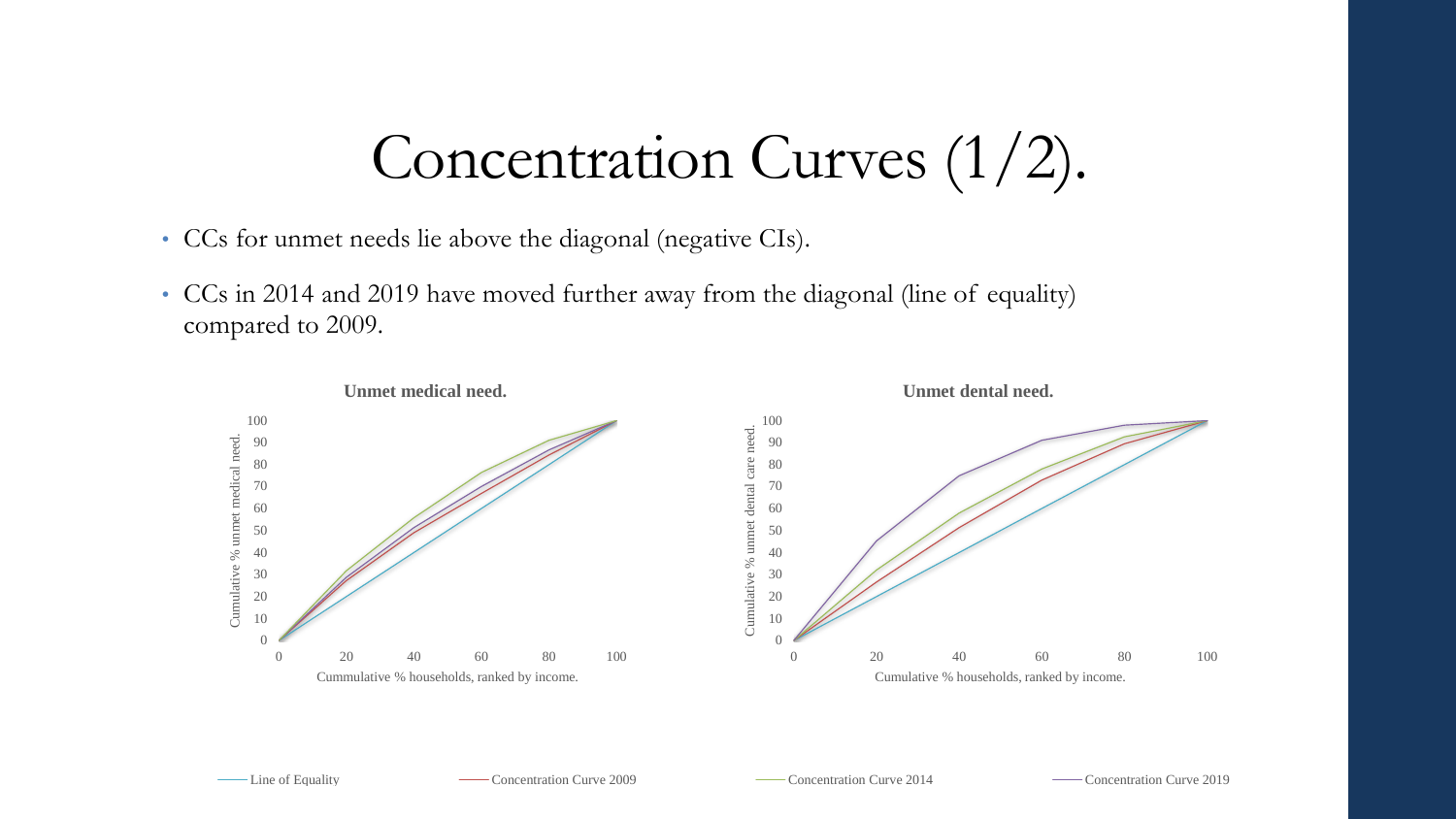# Concentration Curves (2/2).

- CCs for service use lie below the diagonal (positive CIs).
- CCs in 2014 and 2019 have moved further away from the diagonal (line of equality) compared to 2009.

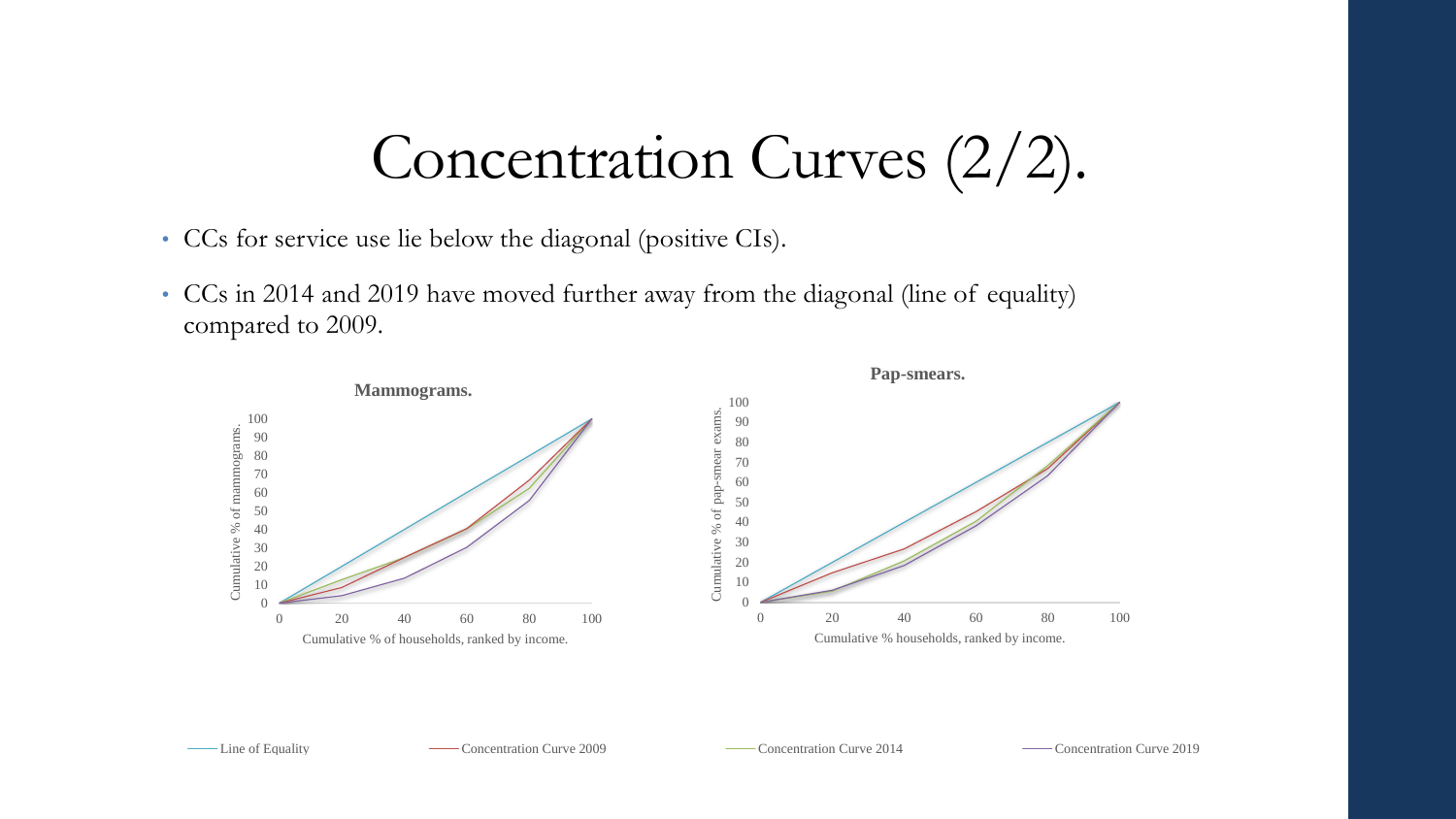### Probit models (unmet needs).

- Unmet medical need: Negative associations with household income (all years) and education (in 2014), positive with unemployment (in 2014). Associations with citizenship and degree of urbanization disappear in 2014 (possible levelling down effects).
- Unmet dental need: Similar results, effect of education is more prominent.

|                                               |                         | <b>Probits for unmet medical need</b> |                  |                                        | <b>Probits for unmet dental need</b> |                               |
|-----------------------------------------------|-------------------------|---------------------------------------|------------------|----------------------------------------|--------------------------------------|-------------------------------|
|                                               | 2009                    | 2014                                  | 2019             | 2009                                   | 2014                                 | 2019                          |
|                                               |                         |                                       |                  | association [statistical significance] |                                      |                               |
| <b>Male</b>                                   |                         | negative $[***]$                      | negative $[***]$ | positive $[$ <sup>*</sup> $]$          | negative $\lceil$ ***]               |                               |
| Age[Overall effect]                           | negative $[**]$         | positive $[***]$                      | positive $[***]$ | negative $[**]$                        | positive $[**]$                      | positive $[***]$              |
| <b>Household income</b> [Overall effect]      | negative $[*]$          | negative $[***]$                      | negative $[**]$  | negative $[$ <sup>*</sup> $]$          | negative $\lceil$ ***]               | negative $[***]$              |
| <b>Education</b> [ <i>Overall effect</i> ]    |                         | negative $[$ <sup>*</sup> $]$         |                  | negative $[**]$                        | negative $[$ **]                     | negative $[***]$              |
| Unemployed                                    |                         | positive $[***]$                      |                  |                                        | positive $[***]$                     | positive $[$ <sup>*</sup> $]$ |
| <b>Non-Greek citizenship</b> [Overall effect] | positive [*]            |                                       |                  | positive $[***]$                       |                                      |                               |
| <b>Non-urban area</b> [Overall effect]        | positive <sup>[*]</sup> |                                       | negative $[***]$ | $positive[**]$                         |                                      | negative $[***]$              |

*Notes: \* for p < .05, \*\* for p < .01, and \*\*\* for p < .001.*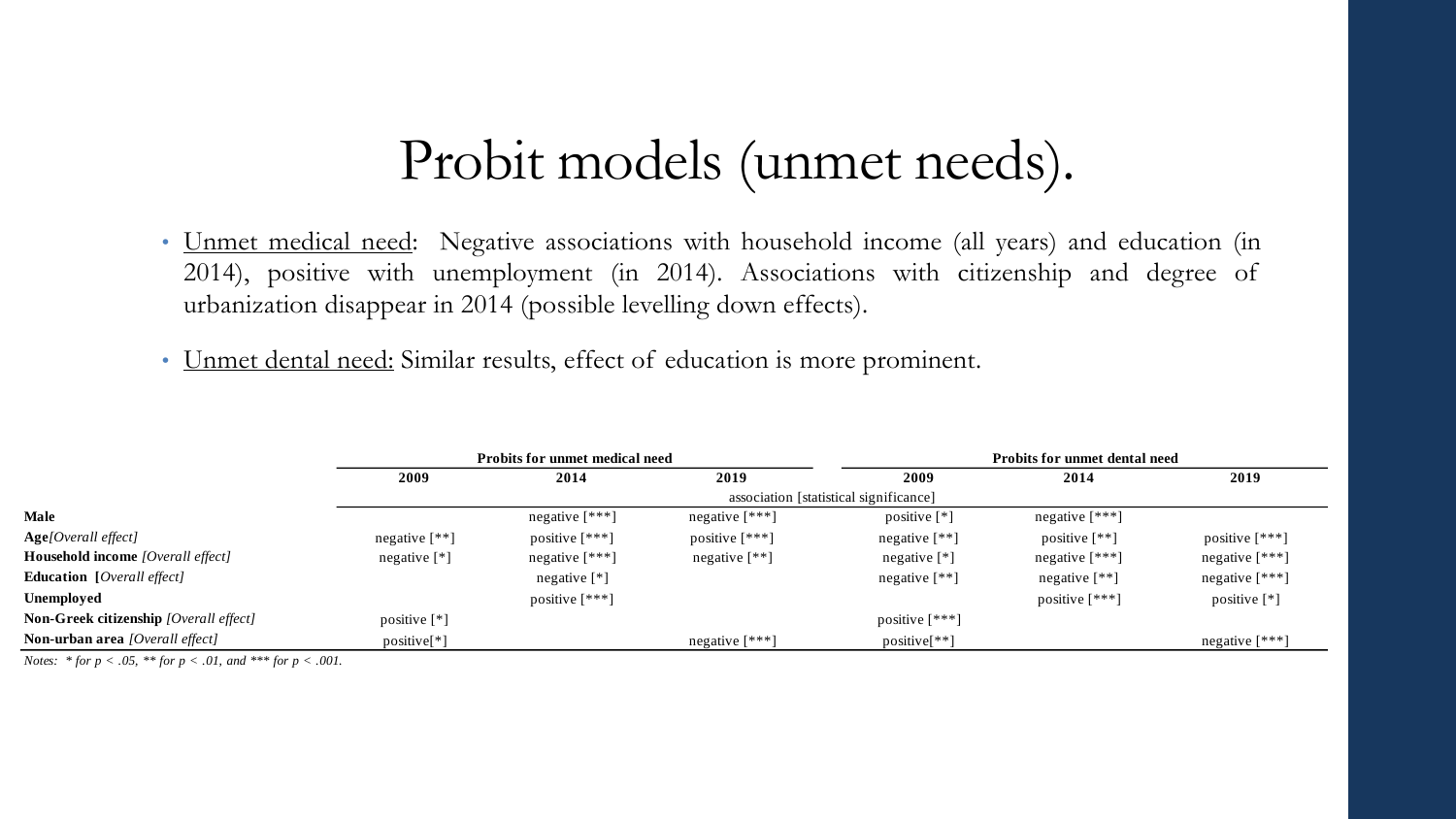## Probit models (doctor visits).

- Association with gender (all years, all variables). Same with (older) age except for dentist visits (opposite effect). Income positively associated with visits to GPs (2019), to specialists (2014 and 2019) and dentists (all years). Being unemployed shows a negative association with all three visit variables in 2019.
- Negative association between visits to specialists and non-urban residence statistically significant in all years.

|                                               |                       | <b>Probits for GP visits</b>  |                     |                     | <b>Probits for specialist visits</b>   |                               | <b>Probits for dentist visits</b> |                        |                  |  |
|-----------------------------------------------|-----------------------|-------------------------------|---------------------|---------------------|----------------------------------------|-------------------------------|-----------------------------------|------------------------|------------------|--|
|                                               | 2009                  | 2014                          | 2019                | 2009                | 2014                                   | 2019                          | 2009                              | 2014                   | 2019             |  |
|                                               |                       |                               |                     |                     | association [statistical significance] |                               |                                   |                        |                  |  |
| Male                                          | negative $\lceil$ *** | negative $[***]$              | negative $[***!]$   | negative $[***]$    | negative $[***]$                       | negative $[***]$              | negative $[***]$                  | negative $[***]$       | negative $[***]$ |  |
| <b>Age</b> [overall effect]                   | positive $[$ ***]     | positive $[***]$              | positive $[***]$    | positive $[***]$    | positive $[***]$                       | positive $[***]$              | negative $[***]$                  | negative $[***]$       | negative $[***]$ |  |
| <b>Household income</b> [Overall effect]      |                       |                               | positive $[$ ** $]$ | positive $[$ ** $]$ | positive $[$ <sup>*</sup> $]$          |                               | positive [***]                    | positive $[***]$       | positive [***]   |  |
| <b>Education</b> [ <i>Overall effect</i> ]    | negative $[$ ** $]$   |                               |                     |                     |                                        |                               | positive [***]                    | positive $\lceil$ ***] | positive $[***]$ |  |
| Unemployed                                    |                       |                               | negative $[**]$     |                     |                                        | negative $[$ <sup>*</sup> $]$ |                                   |                        | negative [**]    |  |
| <b>Non-Greek citizenship</b> [Overall effect] | negative $[***]$      | negative $[*]$                | negative $[**]$     | negative $[**]$     |                                        | negative $[*]$                | negative $[**]$                   |                        | negative $[***]$ |  |
| <b>Non-urban area</b> [Overall effect]        |                       | negative $[$ <sup>*</sup> $]$ |                     | negative $[***]$    | negative $[***]$                       | negative [***]                | negative $[**]$                   |                        | positive[***]    |  |
|                                               |                       |                               |                     |                     |                                        |                               |                                   |                        |                  |  |

*\* for p <sup>&</sup>lt; .05, \*\* for p <sup>&</sup>lt; .01, and \*\*\* for p <sup>&</sup>lt; .001.*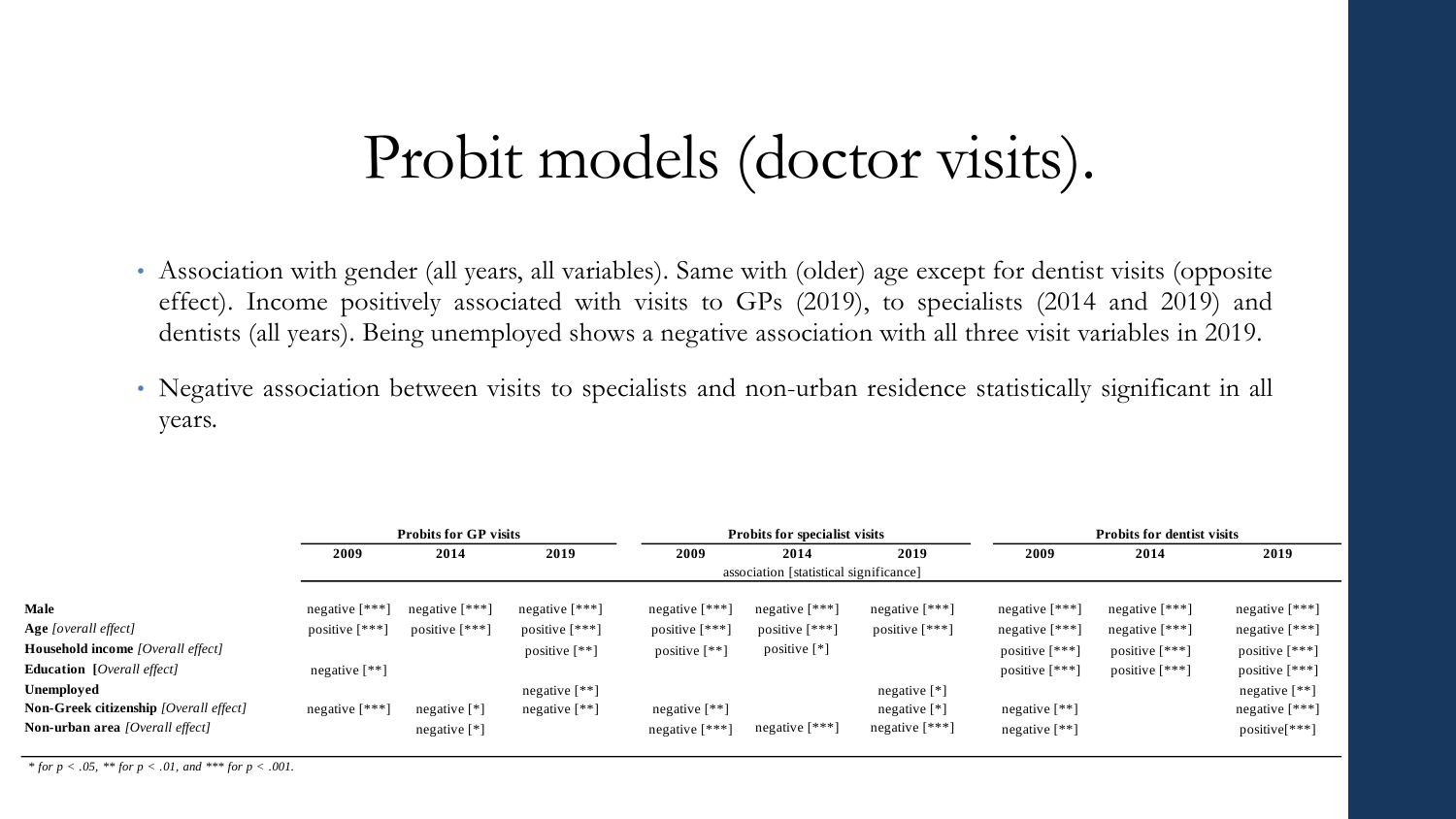# Probit models (diagnostics 1/2).

• Positive association with gender (female) and older age.

• More prominent effect of SES variables in 2019 (especially education and unemployment).

|                                               |                  | <b>Blood pressure</b> |                               |                   | <b>Cholesterol</b>                            |                  | <b>Blood sugar</b>            |                     |                      |  |
|-----------------------------------------------|------------------|-----------------------|-------------------------------|-------------------|-----------------------------------------------|------------------|-------------------------------|---------------------|----------------------|--|
|                                               | 2009             | 2014                  | 2019                          | 2009              | 2014                                          | 2019             | 2009                          | 2014                | 2019                 |  |
|                                               |                  |                       |                               |                   | <b>association</b> [statistical significance] |                  |                               |                     |                      |  |
| <b>Male</b>                                   | negative $[***]$ | negative $[***]$      | negative $[$ *** $]$          | negative [***]    | negative $[***]$                              | negative $[***]$ | negative $[$ *** $]$          | negative $[***]$    | negative $[$ *** $]$ |  |
| Age[Overall effect]                           | positive $[***]$ | positive [***]        | positive $[***]$              | positive $[$ ***] | positive $[$ ***]                             | positive $[***]$ | positive $[***]$              | positive [***]      | positive $[***]$     |  |
| <b>Household income</b> [Overall effect]      |                  |                       | positive [*]                  |                   |                                               |                  |                               |                     |                      |  |
| <b>Education</b> [Overall effect]             |                  |                       | positive [***]                |                   |                                               | positive $[***]$ |                               |                     | positive $[***]$     |  |
| Unemployed                                    |                  |                       | negative $[$ <sup>*</sup> $]$ |                   |                                               | negative $[***]$ |                               |                     | negative $[$ ***]    |  |
| <b>Non-Greek citizenship</b> [Overall effect] |                  |                       |                               |                   | positive [*]                                  |                  | negative $[$ <sup>*</sup> $]$ | positive $[$ ** $]$ |                      |  |
| <b>Non-urban area</b> [Overall effect]        | positive $[***]$ |                       |                               |                   |                                               |                  |                               |                     |                      |  |

*\* for p <sup>&</sup>lt; .05, \*\* for p <sup>&</sup>lt; .01, and \*\*\* for p <sup>&</sup>lt; .001.*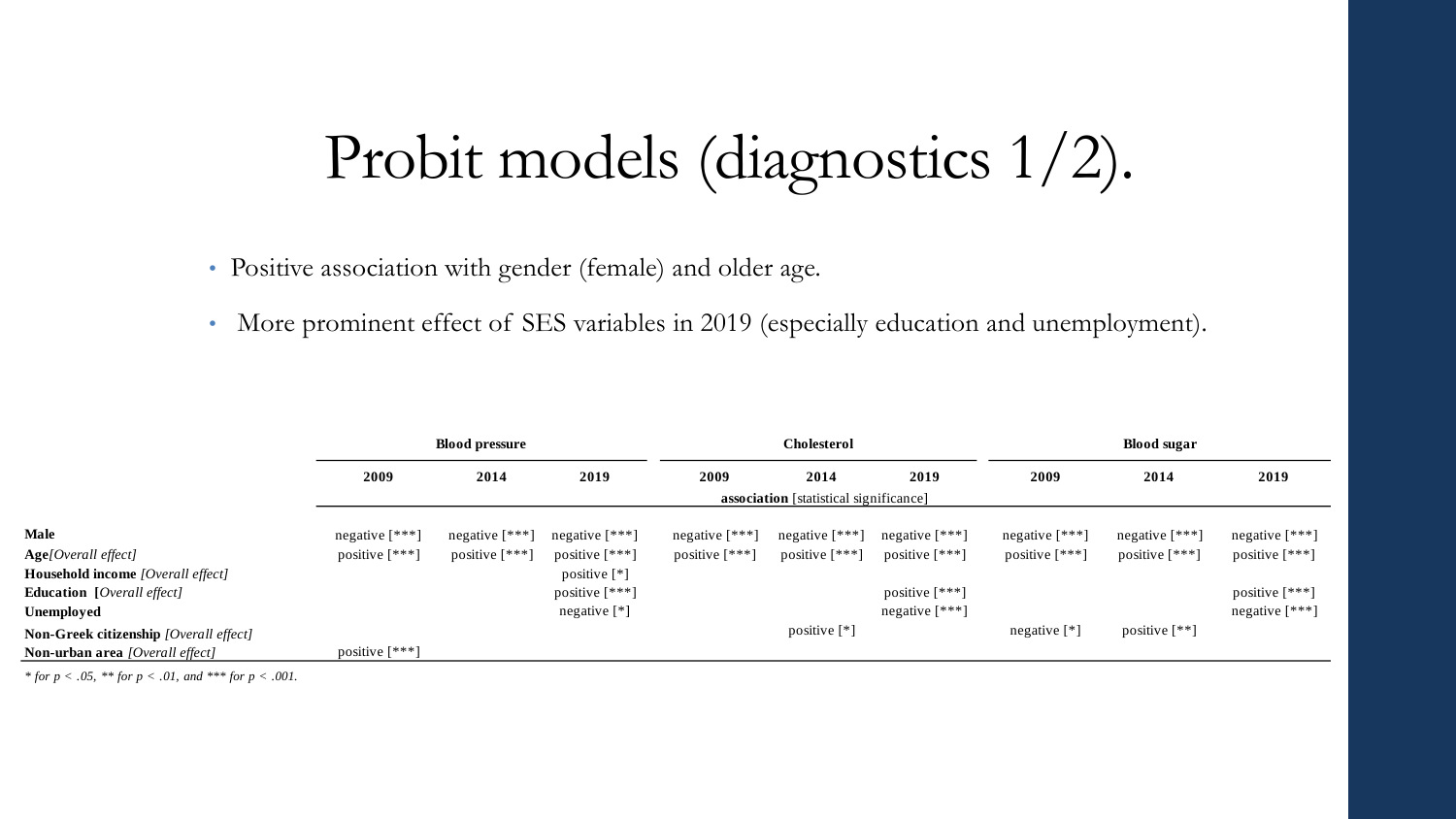# Probit models (diagnostics 2/2).

- Negative association between women's screening tests and age.
- Significant positive effect of income and education (points to socioeconomic inequality).
- Negative, significant effect between mammograms and living in non-urban areas.

|                                                                                                                                                                                                                                                                                                                                        |                                               | <b>Mammogram</b>              |                               | Pap-smear        |                  |                  |  |  |  |  |  |  |
|----------------------------------------------------------------------------------------------------------------------------------------------------------------------------------------------------------------------------------------------------------------------------------------------------------------------------------------|-----------------------------------------------|-------------------------------|-------------------------------|------------------|------------------|------------------|--|--|--|--|--|--|
|                                                                                                                                                                                                                                                                                                                                        | 2009                                          | 2014                          | 2019                          | 2009             | 2014             | 2019             |  |  |  |  |  |  |
|                                                                                                                                                                                                                                                                                                                                        | <b>association</b> [statistical significance] |                               |                               |                  |                  |                  |  |  |  |  |  |  |
| <b>Male</b>                                                                                                                                                                                                                                                                                                                            |                                               |                               |                               |                  |                  |                  |  |  |  |  |  |  |
| Age[Overall effect]                                                                                                                                                                                                                                                                                                                    | negative $[***]$                              | negative $[***]$              | negative $[***]$              | negative $[***]$ | negative $[***]$ | negative $[***]$ |  |  |  |  |  |  |
| <b>Household income</b> [Overall effect]                                                                                                                                                                                                                                                                                               | positive $[$ <sup>*</sup> $]$                 | positive $[$ <sup>*</sup> $]$ | positive $[$ <sup>*</sup> $]$ | positive $[***]$ |                  |                  |  |  |  |  |  |  |
| <b>Education</b> [ <i>Overall effect</i> ]                                                                                                                                                                                                                                                                                             | positive $[$ ** $]$                           | positive $[***]$              | positive $[***]$              | positive $[***]$ | positive $[***]$ | positive $[***]$ |  |  |  |  |  |  |
| Unemployed                                                                                                                                                                                                                                                                                                                             |                                               |                               |                               |                  |                  |                  |  |  |  |  |  |  |
| <b>Non-Greek citizenship</b> [Overall effect]                                                                                                                                                                                                                                                                                          |                                               |                               |                               |                  |                  |                  |  |  |  |  |  |  |
| <b>Non-urban area</b> [Overall effect]                                                                                                                                                                                                                                                                                                 | negative $[$ <sup>*</sup> $]$                 | negative $[$ <sup>*</sup> $]$ | negative $[***]$              |                  |                  |                  |  |  |  |  |  |  |
| $\mathcal{L}$ , $\mathcal{L}$ , $\mathcal{L}$ , $\mathcal{L}$ , $\mathcal{L}$ , $\mathcal{L}$ , $\mathcal{L}$ , $\mathcal{L}$ , $\mathcal{L}$ , $\mathcal{L}$ , $\mathcal{L}$ , $\mathcal{L}$ , $\mathcal{L}$ , $\mathcal{L}$ , $\mathcal{L}$ , $\mathcal{L}$ , $\mathcal{L}$ , $\mathcal{L}$ , $\mathcal{L}$ , $\mathcal{L}$ ,<br>AA1 |                                               |                               |                               |                  |                  |                  |  |  |  |  |  |  |

*\* for p <sup>&</sup>lt; .05, \*\* for p <sup>&</sup>lt; .01, and \*\*\* for p <sup>&</sup>lt; .001.*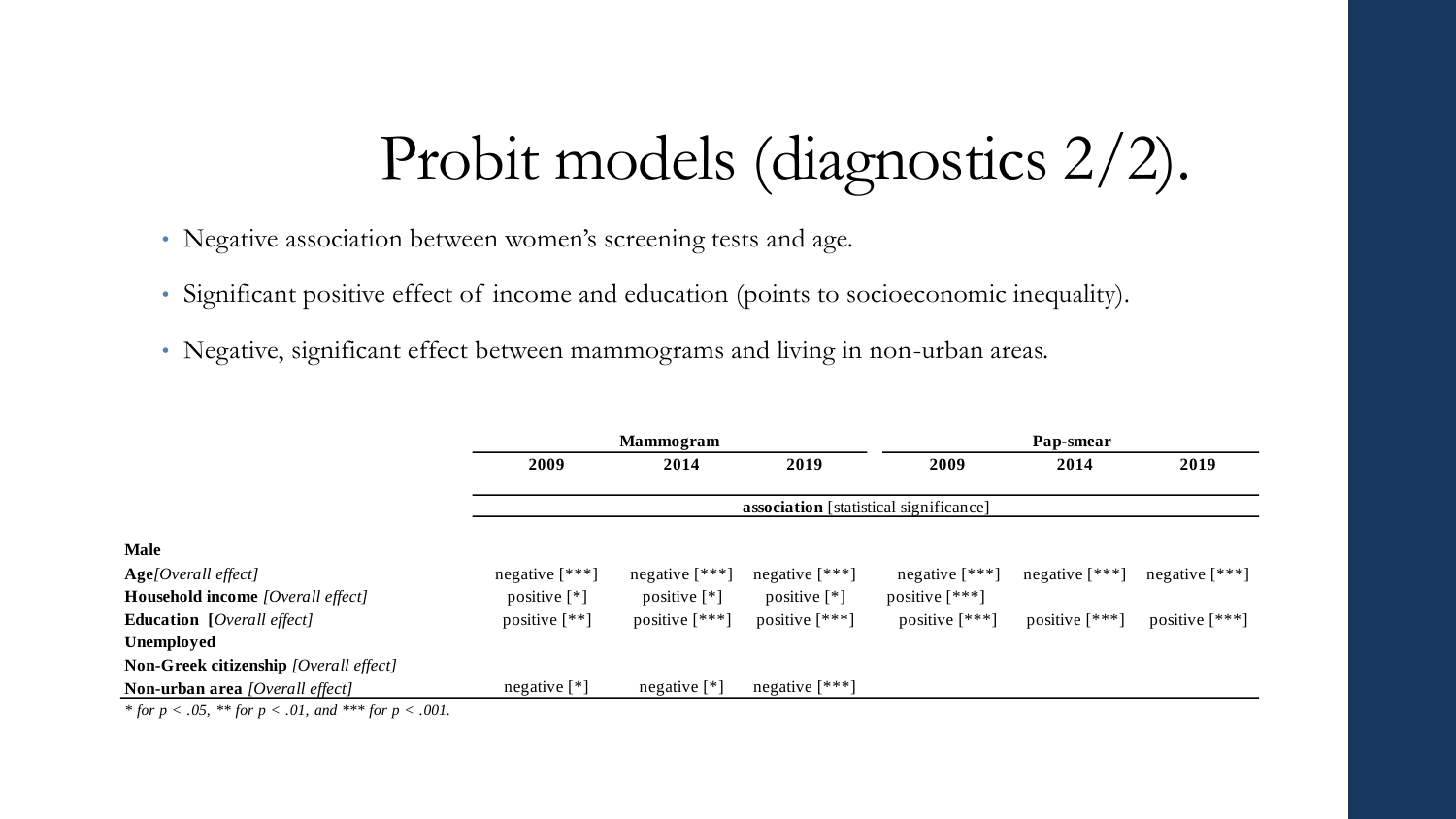# Discussion  $(1/2)$ .

- Greeks reported much higher unmet medical needs in 2014 compared to 2009. Unmet needs decreased in 2019 but are still higher compared to 2009.
- Income-related inequalities present and statistically significant for unmet needs and most utilization indicators. Inequality particularly large for unmet dental need and women's screening tests.
- Indices of income-related inequality for unmet medical (and dental) need increased considerably during this period. Larger indices also for most visits to doctors and diagnostic exams.
- Other gradients also present (by education, unemployment, geographic location, gender and age).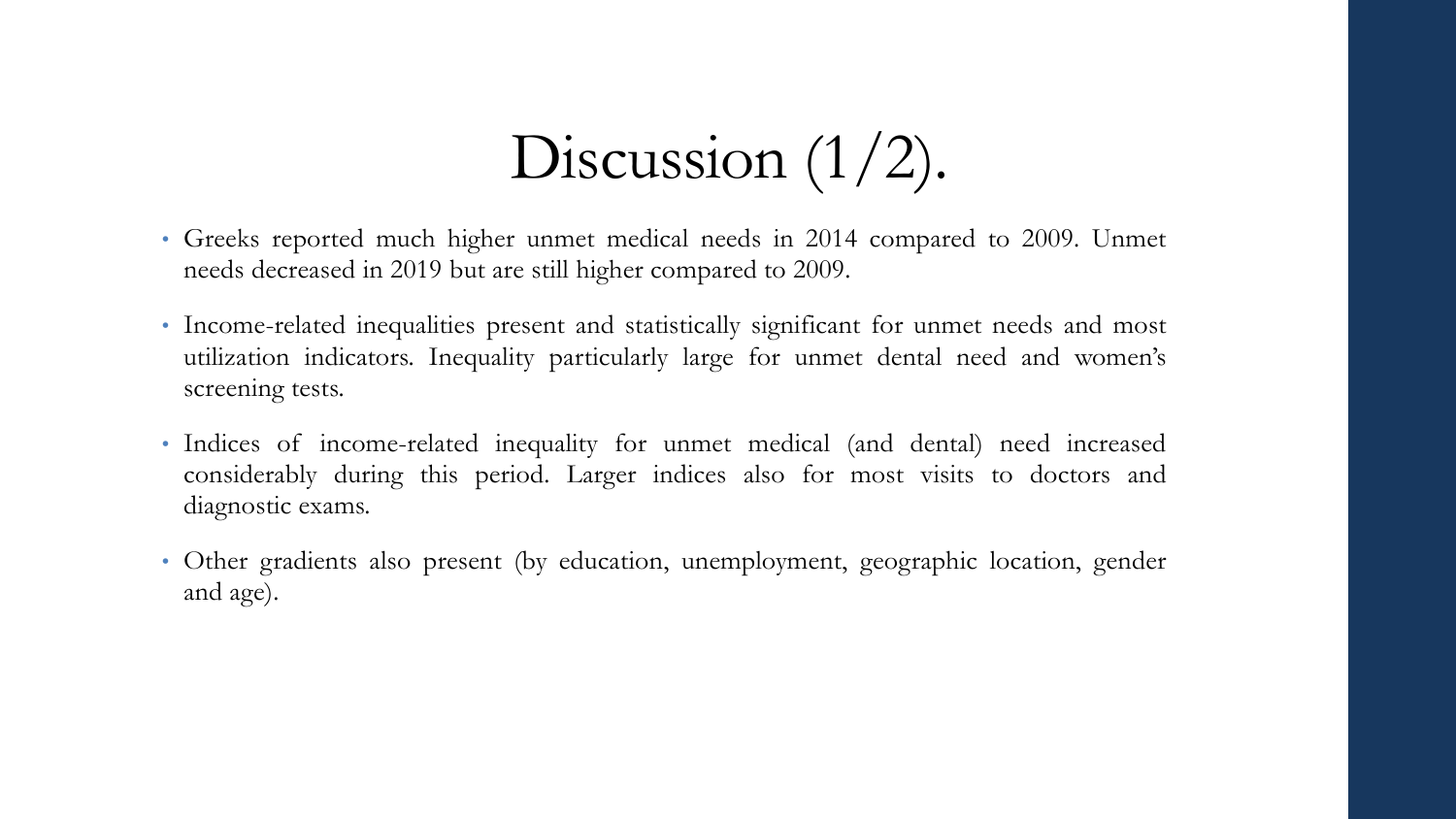## Discussion  $(2/2)$ .

• Analysis implications:

➢Population health (aggregate): Decreased access (and prevention!) during the crisis and in its aftermath may have an adverse impact on population health in the years ahead.

➢Inequality (distribution): Access disparities are eventually reflected in poorer health outcomes for the more disadvantaged individuals and groups, i.e. inequality in health outcomes may also deepen.